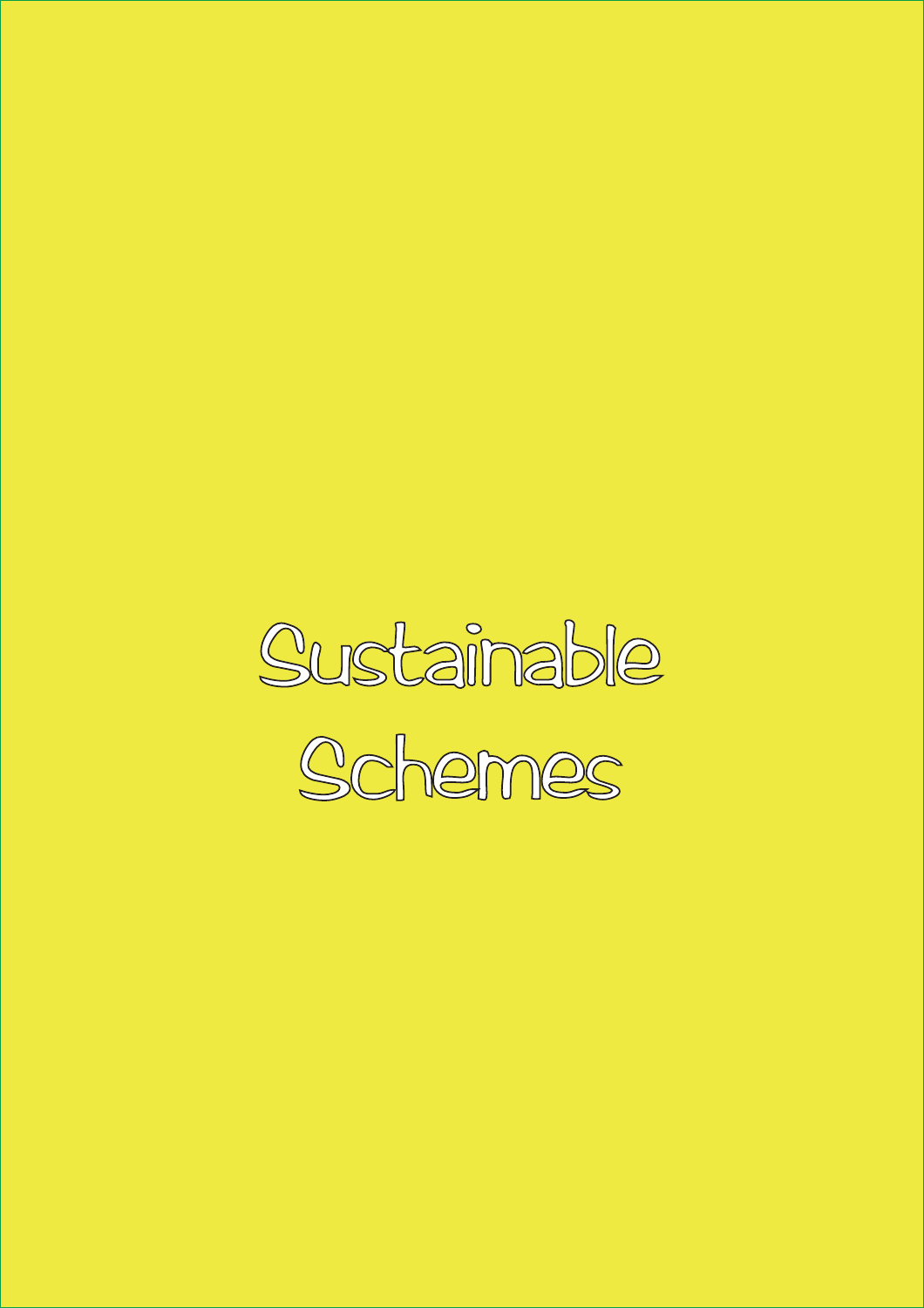## **Sustainable schemes included in the UTP;**

| <b>Scheme</b>    | <b>Scheme Name</b>                                              | <b>Timescale</b> | Page          |  |
|------------------|-----------------------------------------------------------------|------------------|---------------|--|
| <b>Reference</b> |                                                                 |                  | <b>Number</b> |  |
| SM <sub>1</sub>  | Improve publicity of sustainable transport options through a    | Short            | 158           |  |
|                  | Marketing Campaign                                              |                  |               |  |
| SM <sub>2</sub>  | Use Personal Travel Planning to<br>οf<br>promote<br>awareness   | Short            | 162           |  |
|                  | opportunities for sustainable travel                            |                  |               |  |
| SM <sub>5</sub>  | Improve signage for pedestrians                                 | Short            | 170           |  |
| SM7              | Introduce car sharing and car club schemes                      | Short            | 174           |  |
| <b>SM10</b>      | Produce a walking strategy for Stevenage which reviews walking  | Short            | 178           |  |
|                  | routes in key locations including the Town Centre, Old Town and |                  |               |  |
|                  | Pin Green employment area                                       |                  |               |  |
| SM <sub>6</sub>  | Increase the development and implementation of work travel      | Medium           | 181           |  |
|                  | plans                                                           |                  |               |  |

## **Sustainable schemes not included in the UTP;**

| <b>Scheme</b><br><b>Reference</b> | Scheme Name                         | Timescale | Page<br><b>Number</b> |
|-----------------------------------|-------------------------------------|-----------|-----------------------|
| SM <sub>3</sub>                   | <b>Provide Integrated Ticketing</b> | Short     | 166                   |
| SM4                               | Provide walking/cycling maps        | Short     | 168                   |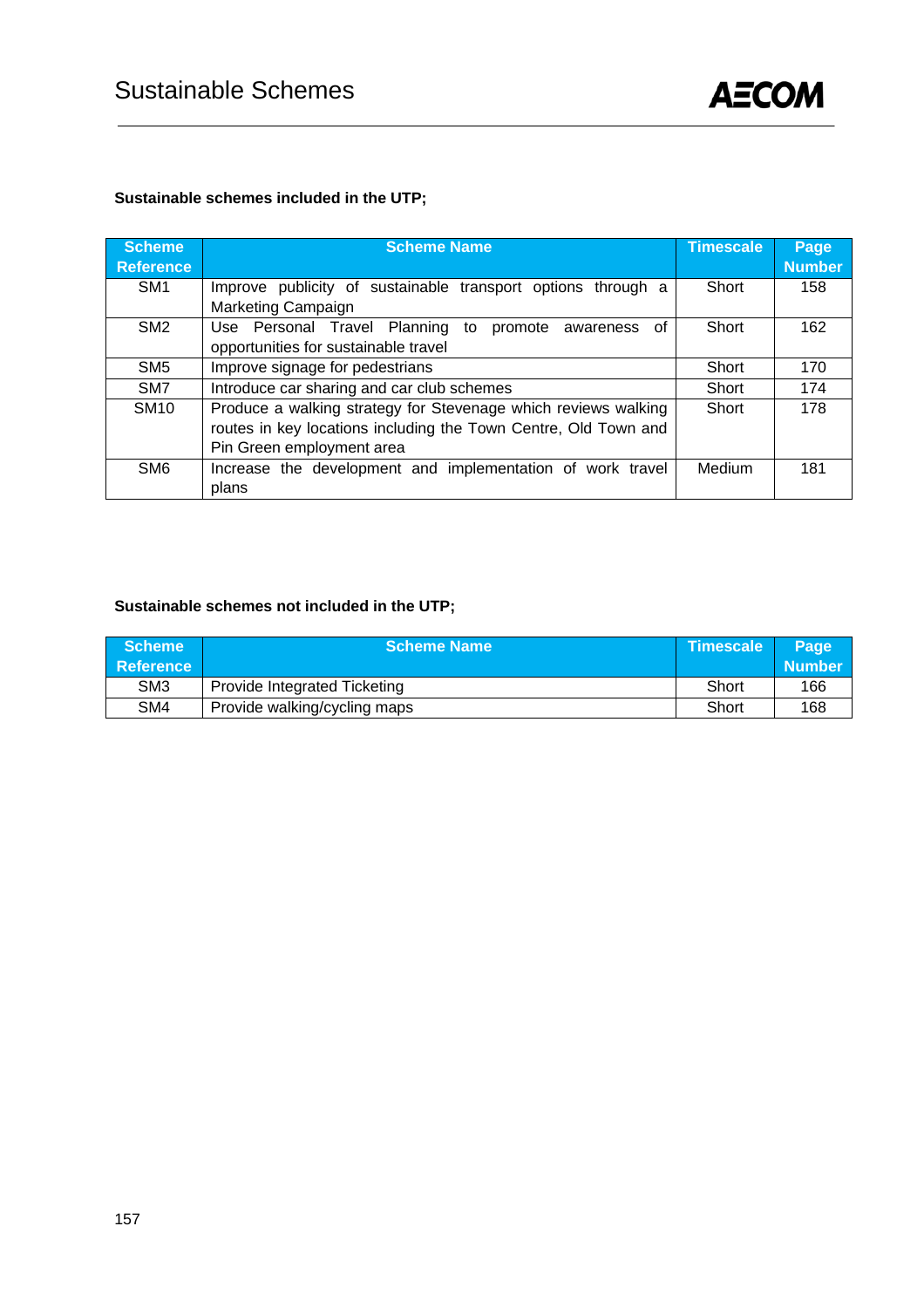

| <b>Scheme Name</b>         |                                                                           | Improve publicity of sustainable transport options through a Marketing |  |  |  |
|----------------------------|---------------------------------------------------------------------------|------------------------------------------------------------------------|--|--|--|
|                            | Campaign                                                                  |                                                                        |  |  |  |
| <b>Scheme Reference:</b>   | SM <sub>1</sub>                                                           |                                                                        |  |  |  |
| <b>Problem References:</b> | C <sub>1</sub>                                                            | Cycle ways are under used                                              |  |  |  |
|                            | PT <sub>8</sub>                                                           | Sustainable modes of travel need greater priority                      |  |  |  |
|                            | <b>PT12</b><br>Lack of information at bus station and other key locations |                                                                        |  |  |  |
|                            | A5                                                                        | Poor integration between bus and rail services                         |  |  |  |
|                            | CO <sub>3</sub>                                                           | Problems caused by school-related traffic, particularly near           |  |  |  |
|                            | Nobel School and Lodge Farm School                                        |                                                                        |  |  |  |
|                            | CO <sub>4</sub>                                                           | Cumulative effect of new housing developments on the highway           |  |  |  |
|                            |                                                                           | network                                                                |  |  |  |
|                            | S7                                                                        | Lack of travel marketing to homes and business                         |  |  |  |
|                            |                                                                           |                                                                        |  |  |  |
| <b>Scheme Status:</b>      |                                                                           | This scheme is included in the UTP                                     |  |  |  |

Most people have 'pro-environmental' attitudes, but don't behave the way they know would protect the environment because of a wide range of perceived and actual barriers. Behaviour change rarely occurs purely by providing new information. While education campaigns may be effective in raising awareness, the focus should be on achieving actual behaviour change.

The Marketing Campaign is intended to make existing and potential users aware that their travel needs can be satisfied by sustainable transport services currently offered in Stevenage. The Campaign would cover public transport, cycling, walking and car sharing. Rather than just trying to change people's attitudes to sustainable transport, the focus of the Marketing Campaign would be to change people's actual behaviour by understanding the barriers to people switching from the car to alternative modes of transport; by removing the barriers to a specific behaviour and by emphasising increasing the benefits the target audience associates with undertaking a specific behaviour.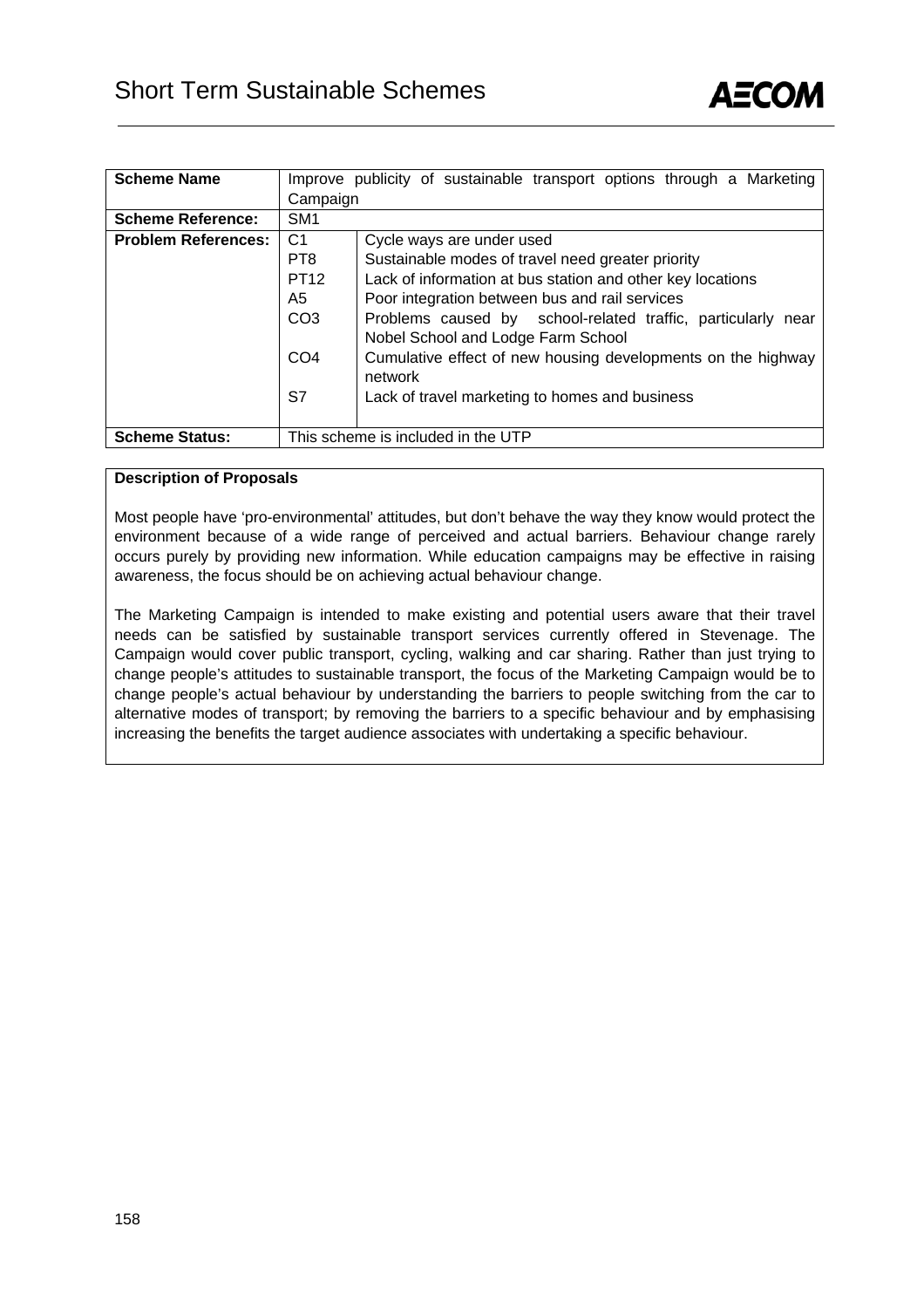

## **Location Plan/outline Scheme Plan**

The marketing campaign should:

- Link to existing sustainable transport campaigns
- Use best practise and research available to develop activities and other measures
- Develop a clear understanding of the desired change and the target groups of the Campaign.
- Identify the barriers to and benefits of travelling by alternative modes when compared to travelling by car.
- Link in with other sustainable transport initiatives to help overcome identified barriers.
- Develop a strategy that addresses barriers and benefits, and builds on new transport initiatives.
- Contain four strands covering public transport, cycling, walking and car sharing.
- Following detailed planning, be implement over a 4 year period to:
	- o Run a regular programme of promotional activities (e.g. using advertising, public relations and point of sale promotion to promote schemes such as Plus Bus, Explorer and the other discount and concessionary ticketing options).
	- o Make use of publicity to influence coverage of sustainable transport (i.e. creating news through competitions, awards, events, talks, surveys, issuing report / analysis / predictions)
	- o Employ tools such as clear, captivating and concise communication, prompts, public commitments, targeted incentives, norm appeals (including the use of 'opinion leaders' and 'trusted others') to change people's behaviour.
	- o Include central one-stop-shop web portal to give access to sustainable transport information.

It is hoped that through carrying out the scheme there will be the following benefits:

- Gain an understanding of why people do not travel (more) by sustainable modes.
- Inform the development and implementation of other sustainable transport initiatives.
- Support other sustainable transport initiatives.
- Bring together various initiatives under one unifying brand that guides the appearance of messages and information on posters, events, websites etc.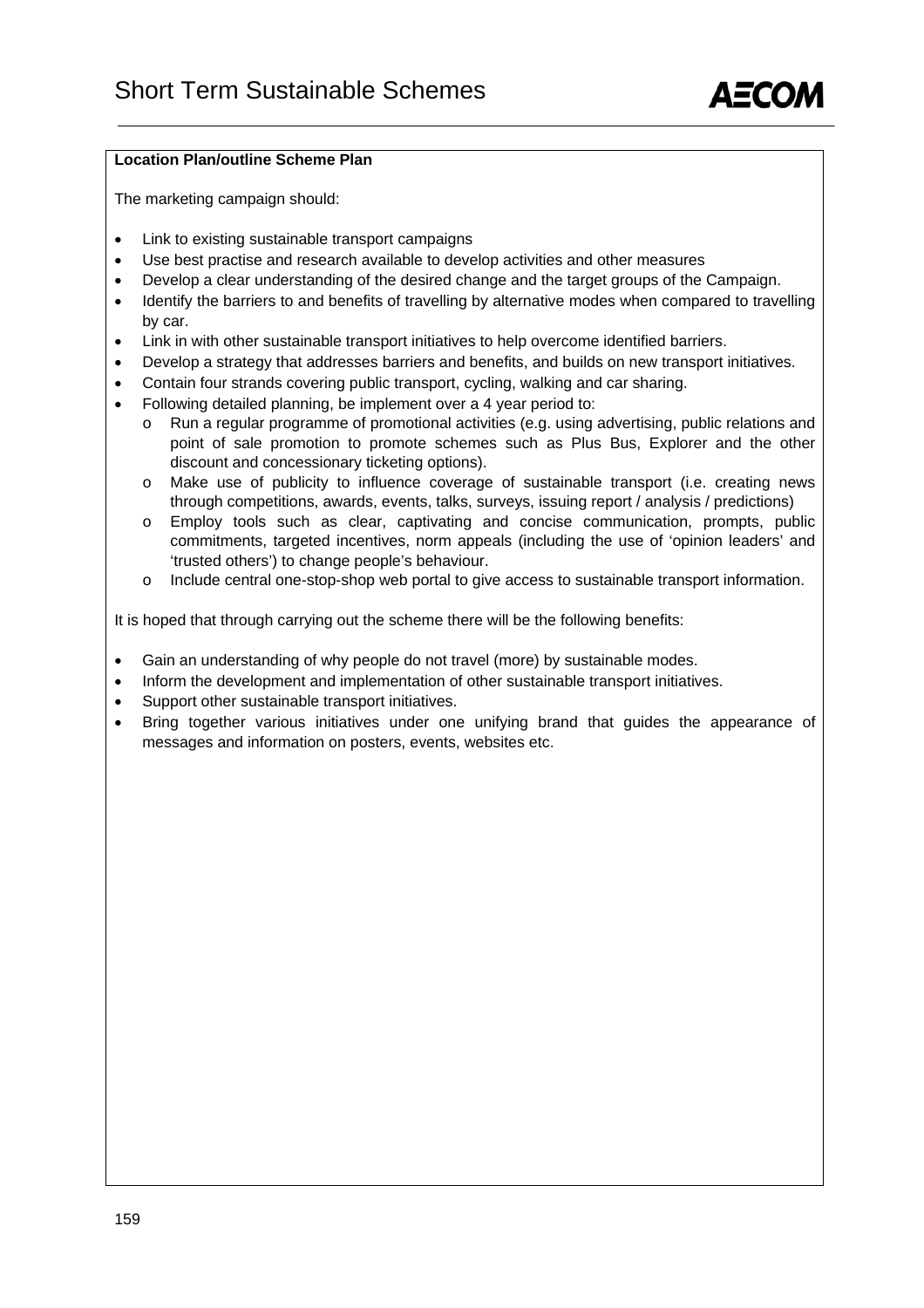

### **Supporting Photograph(s)**



Keep your arteries clear. Walk there.

IF YOU'RE NOT GOING FAR, FORGET THE CAR. **TRAVELWISE** 



# Take one to relieve<br>congestion.

IF YOU'RE NOT GOING FAR, FORGET THE CAR. TRAVELWISE

 $\mathbb{L}_{\mathbf{a}}$  ,  $\mathbb{L}_{\mathbf{a}}$ 

| <b>Design Considerations</b>                                                                     | <b>Proposed Solutions</b>                                                                                                          | <b>Are solutions</b><br>sufficient to<br>overcome issues?<br>(Y/N) |
|--------------------------------------------------------------------------------------------------|------------------------------------------------------------------------------------------------------------------------------------|--------------------------------------------------------------------|
| Ability to secure funding.                                                                       | Combine existing smaller funding pots.<br>Topslicing of transport capital budget. Also<br>consider appropriate use of s106 funding |                                                                    |
| Agreeing the scope and content<br>of the marketing strategy with<br>various partners can be time | Involve all stakeholders from the outset                                                                                           |                                                                    |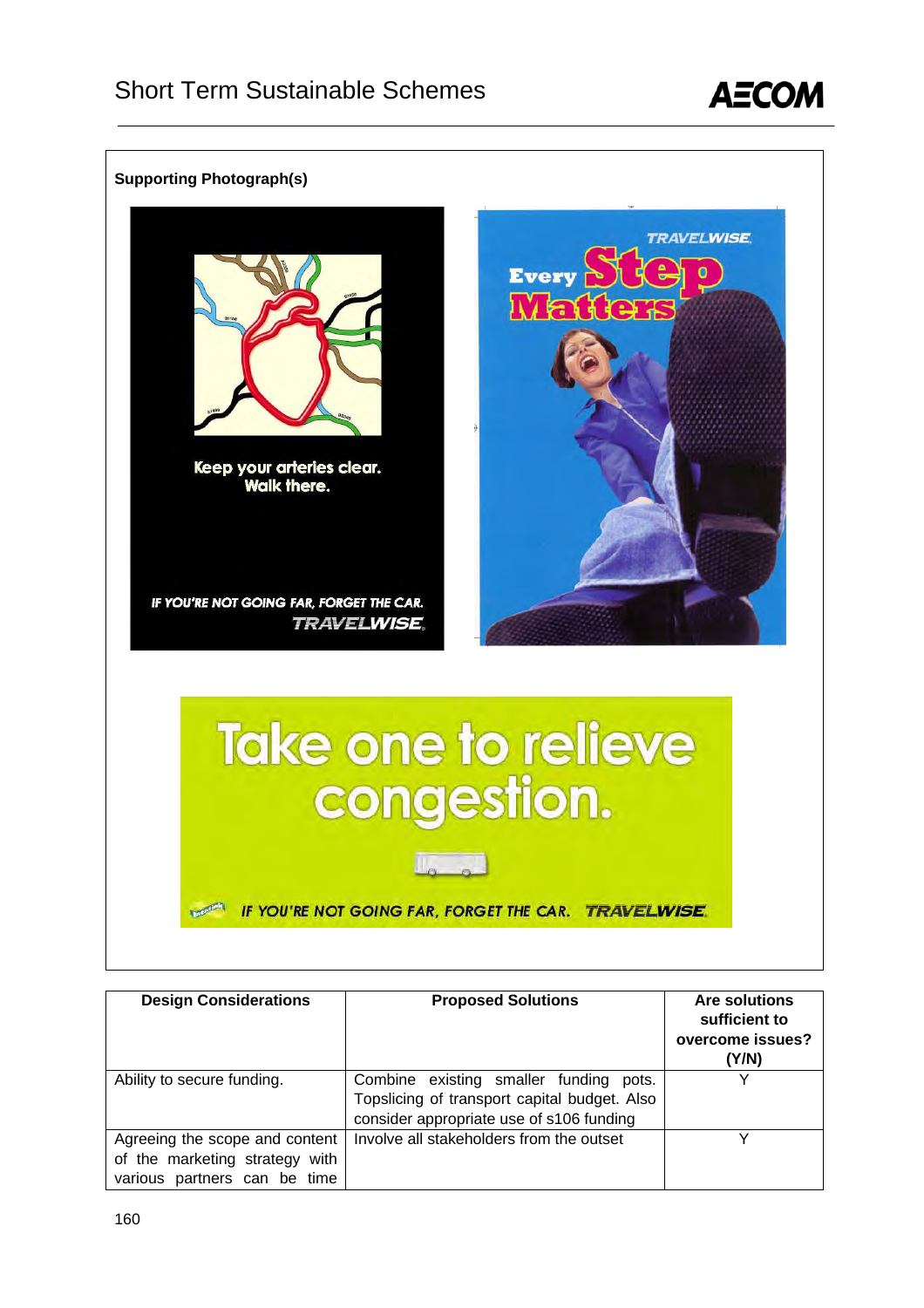

| consuming.                  |                                                                 |  |
|-----------------------------|-----------------------------------------------------------------|--|
|                             |                                                                 |  |
| Links to other UTP schemes: | PTM1 – Increase marketing of bus/ rail services                 |  |
|                             | PTM12 - Increase the amount of bus information available at the |  |
|                             | bus station.                                                    |  |
|                             | HM1 - Smarter measures such as travel marketing, travel plans,  |  |
|                             | car clubs, to reduce reliance on the car                        |  |
|                             | SM2 - Promote awareness of opportunities for sustainable travel |  |

| <b>Contribution to Objectives / UTP Objectives</b><br>Indicators: |                       | 5) Address peak hour congestion on the<br>highway network, both for the present and in<br>the future<br>8) Increase the number of sustainable travel<br>measures and their uptake |
|-------------------------------------------------------------------|-----------------------|-----------------------------------------------------------------------------------------------------------------------------------------------------------------------------------|
|                                                                   | <b>LTP</b> Indicators | Information,<br>User<br>Passenger<br>transport<br>$\bullet$<br>satisfaction<br>Cycling trips<br>٠<br>Public transport patronage<br>٠                                              |

| <b>Outline Cost Analysis</b>   |                  |              |  |
|--------------------------------|------------------|--------------|--|
| <b>Works Element</b>           | <b>Est. Cost</b> | <b>Notes</b> |  |
| <b>Campaign Development</b>    | £75k             |              |  |
| Implementation Year 1          | £75k             |              |  |
| Implementation Year 2          | £75k             |              |  |
| Implementation Year 3          | £75k             |              |  |
| Implementation Year 4          | £75k             |              |  |
| <b>TOTAL COST FOR DELIVERY</b> | £375k            |              |  |

| <b>Deliverability Assessment</b>                               |  |  |  |  |
|----------------------------------------------------------------|--|--|--|--|
| Can the scheme be delivered within the highway boundary?       |  |  |  |  |
| Can the scheme be delivered without third party involvement?   |  |  |  |  |
| Do all elements of the scheme involve standard work processes? |  |  |  |  |
| Can the scheme be delivered in the short term?                 |  |  |  |  |
| Where 'N' details for overcoming deliverability risk:          |  |  |  |  |

Other Information/Additional Notes:

Costing is based on ~£0.90 per person per year. York spent around £0.70 per resident (includes inflation) on its Awareness Raising campaign targeting drivers (Source: 'Smarter Choices – Changing the Way we Travel', DfT, 2005, Chapter 7).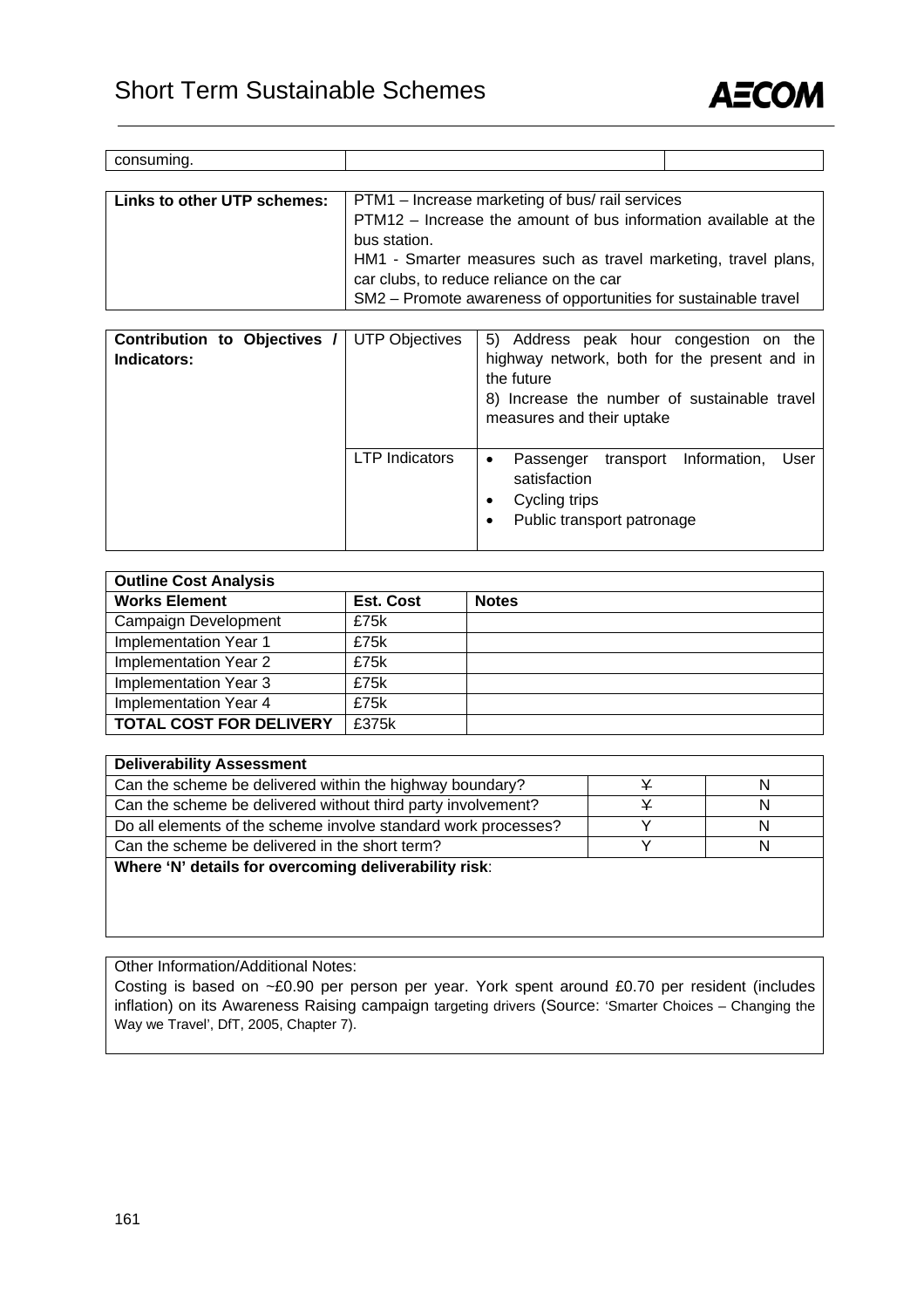

| <b>Scheme Name</b>         | Use Personal Travel Planning to promote awareness of opportunities for          |                                                               |  |  |
|----------------------------|---------------------------------------------------------------------------------|---------------------------------------------------------------|--|--|
|                            | sustainable travel                                                              |                                                               |  |  |
| <b>Scheme Reference:</b>   | SM <sub>2</sub>                                                                 |                                                               |  |  |
| <b>Problem References:</b> | C <sub>1</sub>                                                                  | Cycle ways are under used                                     |  |  |
|                            | PT <sub>8</sub>                                                                 | Sustainable modes of travel need greater priority             |  |  |
|                            | Lack of information at bus station and other key locations<br><b>PT12</b>       |                                                               |  |  |
|                            | Poor integration between bus and rail services<br>A5.                           |                                                               |  |  |
|                            | CO <sub>3</sub><br>Problems caused by school-related traffic, particularly near |                                                               |  |  |
|                            | Nobel School and Lodge Farm School                                              |                                                               |  |  |
|                            | CO <sub>4</sub>                                                                 | Cumulative effect of new housing developments on the highway  |  |  |
|                            | network                                                                         |                                                               |  |  |
|                            | S7                                                                              | Lack of travel marketing to homes and business                |  |  |
|                            |                                                                                 |                                                               |  |  |
| <b>Scheme Status:</b>      |                                                                                 | This scheme as a standalone option is not included in the UTP |  |  |

Personalised Travel Planning (PTP) is a targeted marketing technique that delivers information, provides incentives and motivates to help people overcome habitual use of the car and induce voluntary travel behaviour change.

The DfT's 'Smart Moves' travel plan news recently published findings that car use in the DfT's sustainable travel towns has been cut by nearly 10 percent according to their travel plans. The three DfTfunded demonstration towns ran smarter choices schemes over five years between 2004 and 2008. The initiative aimed to encourage residents, commuters and visitors to walk, cycle and take public transport more often and to reduce single occupancy car use. At the end of the five-year project, car use had fallen by up to nine per cent across the three towns which falls in line with personalised travelling planning reductions of 7-15% suggested in the in the *Making Smarter Choices Work* report.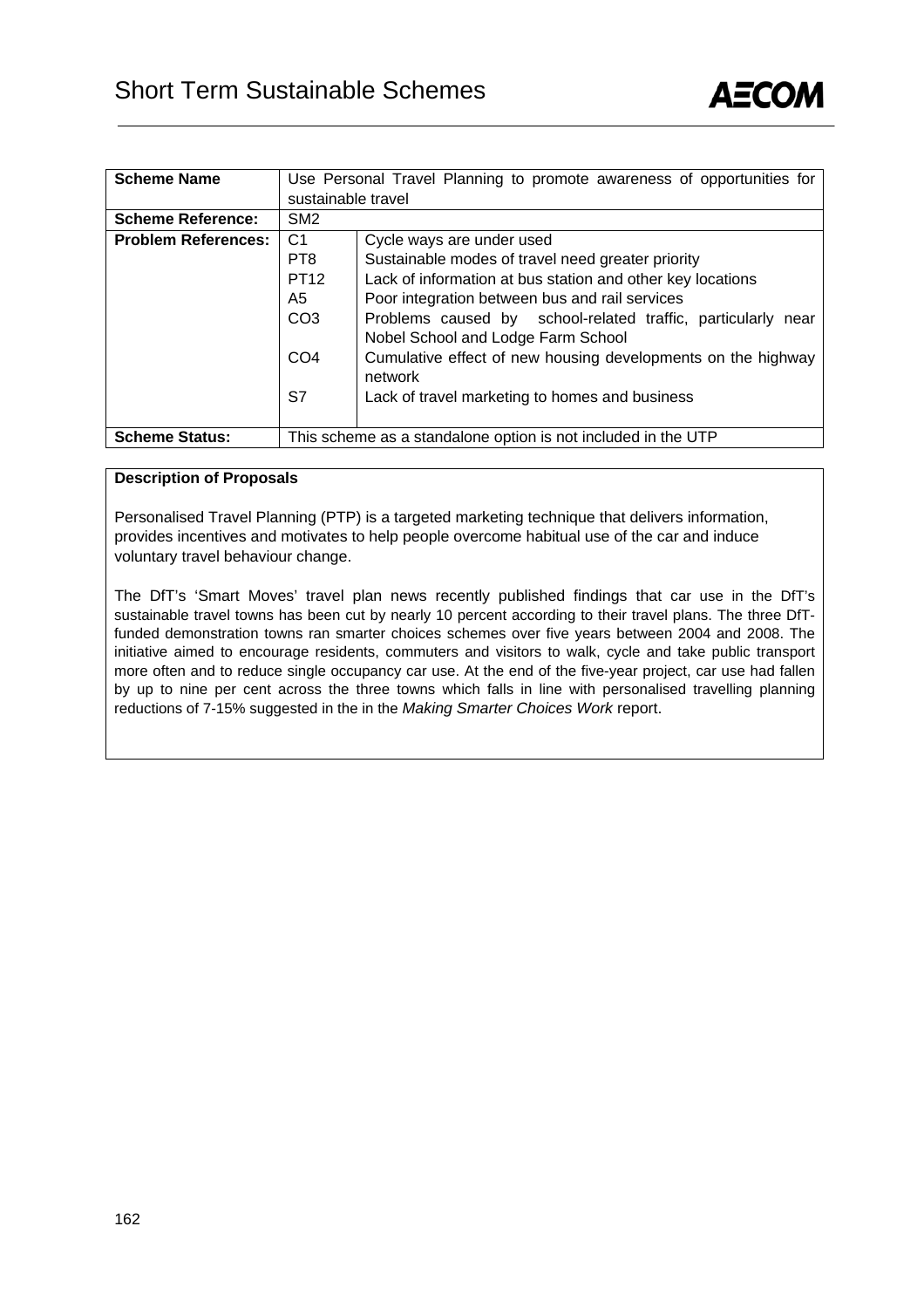

## **Location Plan/outline Scheme Plan**

It is intended that the scheme should:

- Target around 10,000 households around the old town as well as along public transport corridors to the city centre as well as Pin Green Industrial Area and Gunnels Wood Employment Area.
- Contact households in the target area by post, telephone, door knocking, community events as well as a range of other marketing activities.
- Prepare and provide targeted information on alternative travel choices and potentially particular journeys.
- Motivate individuals to use alternative modes of transport and provide incentives.
- Provide on-going support and advice, for example via help lines, mail services and dedicated websites.

By doing so, it is hoped that the scheme will realise the following benefits:

- Reduce the number of car driver trips and the distance travelled by car by 10 % in participating households;
- Create more sociable and liveable neighbourhoods
- Increase public transport use, making services more viable;
- Increase viability of local shops and businesses;
- Create more sociable and 'liveable' neighbourhoods;
- Strengthen partnerships between the agencies and organisations involved;
- Improve local air quality;
- Reduce carbon emissions.

(Source: Making Personalised Travel Planning Work – Summary Report, DfT, 2007)

## **Supporting Photograph(s)**





(Source: Hazel Grove Personalised Travel Planning Pilot, AECOM)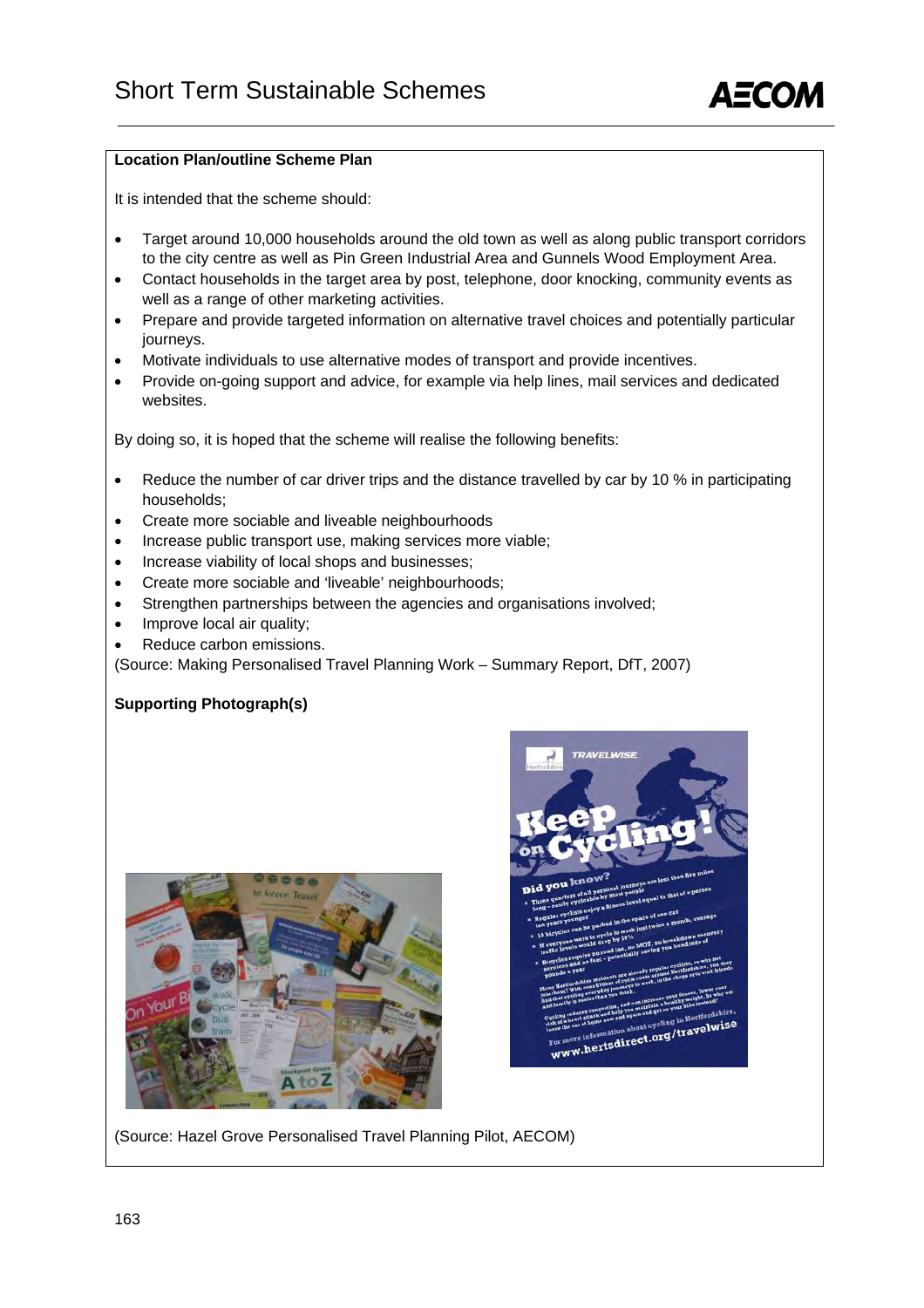

| <b>Design Considerations</b>        | <b>Proposed Solutions</b>                                                                                         | <b>Are solutions</b><br>sufficient to<br>overcome issues?<br>(Y/N) |
|-------------------------------------|-------------------------------------------------------------------------------------------------------------------|--------------------------------------------------------------------|
| Ability to secure funding           | Early identification of funding source                                                                            |                                                                    |
| Lack of support from local partners | Good project management and early<br>involvement of potential local partners in<br>design of PTP initiative.      |                                                                    |
| Lack of political support           | Involve political leaders in promotion of<br>PTP initiative. Also use local examples<br>of success in this field. |                                                                    |

| Links to other UTP schemes: | PTM1 – Increase marketing of bus/ rail services<br>PTM12 – Increase the amount of bus information available at the<br>bus station.<br>HM1 - Smarter measures such as travel marketing, travel plans,<br>car clubs, to reduce reliance on the car<br>SM1 - Improve publicity of sustainable transport options through a<br><b>Marketing Campaign</b> |
|-----------------------------|-----------------------------------------------------------------------------------------------------------------------------------------------------------------------------------------------------------------------------------------------------------------------------------------------------------------------------------------------------|
|-----------------------------|-----------------------------------------------------------------------------------------------------------------------------------------------------------------------------------------------------------------------------------------------------------------------------------------------------------------------------------------------------|

| <b>Contribution to Objectives / UTP Objectives</b><br>Indicators: |                       | 5)<br>Address peak hour congestion on the<br>highway network, both for the present and in<br>the future<br>8) Increase the number of sustainable travel<br>measures and their uptake |
|-------------------------------------------------------------------|-----------------------|--------------------------------------------------------------------------------------------------------------------------------------------------------------------------------------|
|                                                                   | <b>LTP</b> Indicators | Information,<br>User<br>Passenger<br>transport<br>$\bullet$<br>satisfaction<br>Cycling trips<br>٠<br>Public transport patronage<br>٠                                                 |

| <b>Outline Cost Analysis</b>   |                  |                            |
|--------------------------------|------------------|----------------------------|
| <b>Works Element</b>           | <b>Est. Cost</b> | <b>Notes</b>               |
| Personalised travel planning   | £500,000         | £50 per targeted household |
|                                |                  |                            |
|                                |                  |                            |
|                                |                  |                            |
|                                |                  |                            |
| <b>TOTAL COST FOR DELIVERY</b> | £500,000         |                            |

| <b>Deliverability Assessment</b>                               |  |   |  |
|----------------------------------------------------------------|--|---|--|
| Can the scheme be delivered within the highway boundary?       |  | N |  |
| Can the scheme be delivered without third party involvement?   |  | N |  |
| Do all elements of the scheme involve standard work processes? |  | N |  |
| Can the scheme be delivered in the short term?                 |  | N |  |
| Where 'N' details for overcoming deliverability risk:          |  |   |  |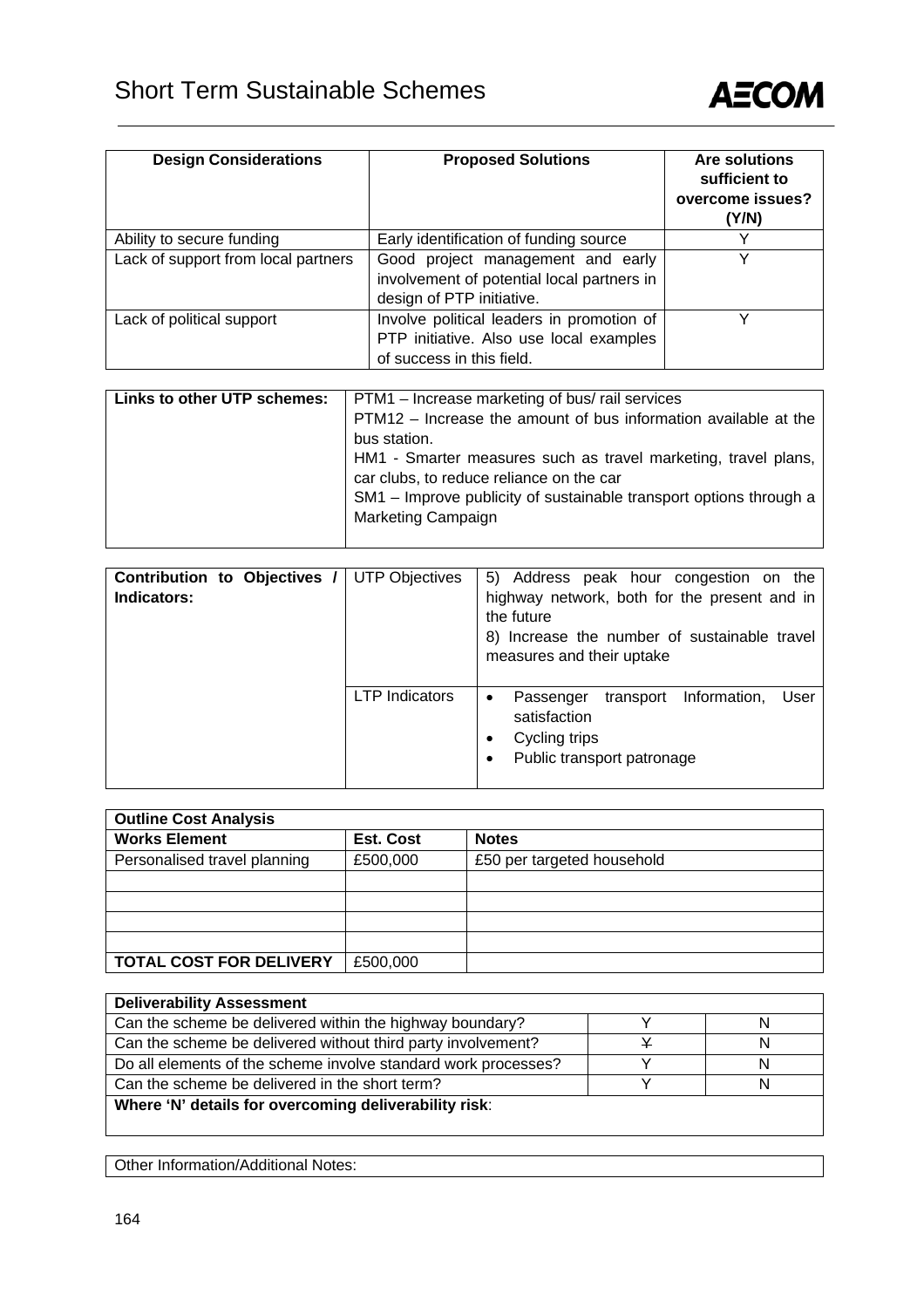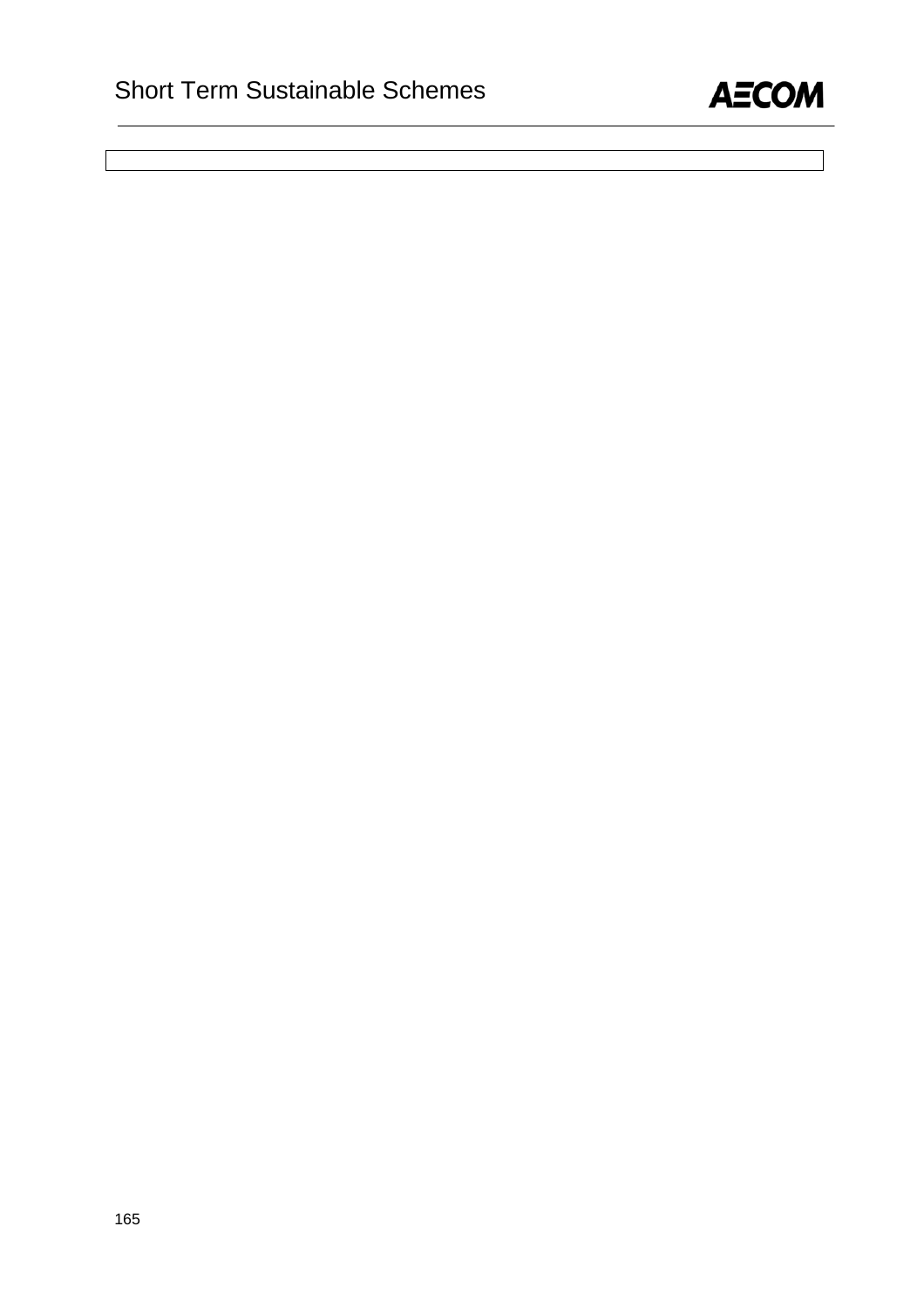

| <b>Scheme Name</b>         | Provide Integrated Ticketing                                      |                                                                         |
|----------------------------|-------------------------------------------------------------------|-------------------------------------------------------------------------|
| <b>Scheme Reference:</b>   | SM <sub>3</sub>                                                   |                                                                         |
| <b>Problem References:</b> | A5.                                                               | Poor integration between bus and rail services                          |
|                            | CO <sub>4</sub>                                                   | Cumulative effect of new housing developments on the highway<br>network |
|                            | S7                                                                | Lack of travel marketing to homes and business                          |
| <b>Scheme Status:</b>      | This scheme is being addressed through other specific UTP schemes |                                                                         |

Integrated ticketing is already provided with ticketing options such as 'Plusbus' and the 'Explorer Ticket' which can be used on most services/routes throughout the Hertfordshire. However, stakeholder events have indicated that there could be better promotion of these schemes as many people are not aware of these options. Therefore, rather than providing further options, it is proposed that the existing schemes are marketed to a greater degree to increase awareness.

## **Location Plan/outline Scheme Plan**

Increased marketing of ticketing options are included in PTM1 and SM1.

## **Supporting Photograph(s)**

| <b>Design Considerations</b> | <b>Proposed Solutions</b> | <b>Are solutions</b><br>sufficient to<br>overcome issues?<br>(Y/N) |
|------------------------------|---------------------------|--------------------------------------------------------------------|
|                              |                           |                                                                    |

| Links to other UTP schemes: | <b>PTM1</b> – Increase marketing of bus/ rail services            |
|-----------------------------|-------------------------------------------------------------------|
|                             | HM1 - Smarter measures such as travel marketing, travel plans,    |
|                             | car clubs, to reduce reliance on the car                          |
|                             | SM1 – Improve publicity and promotion of public transport, cycle- |
|                             | ways and pedestrian areas                                         |
|                             |                                                                   |

| <b>Contribution to Objectives / UTP Objectives</b><br>Indicators: |                       | 5)<br>Address peak hour congestion on the<br>highway network, both for the present and in<br>the future<br>8) Increase the number of sustainable travel<br>measures and their uptake |
|-------------------------------------------------------------------|-----------------------|--------------------------------------------------------------------------------------------------------------------------------------------------------------------------------------|
|                                                                   | <b>LTP</b> Indicators | Information,<br>User<br>transport<br>Passenger<br>satisfaction<br>Public transport patronage                                                                                         |

## **Outline Cost Analysis**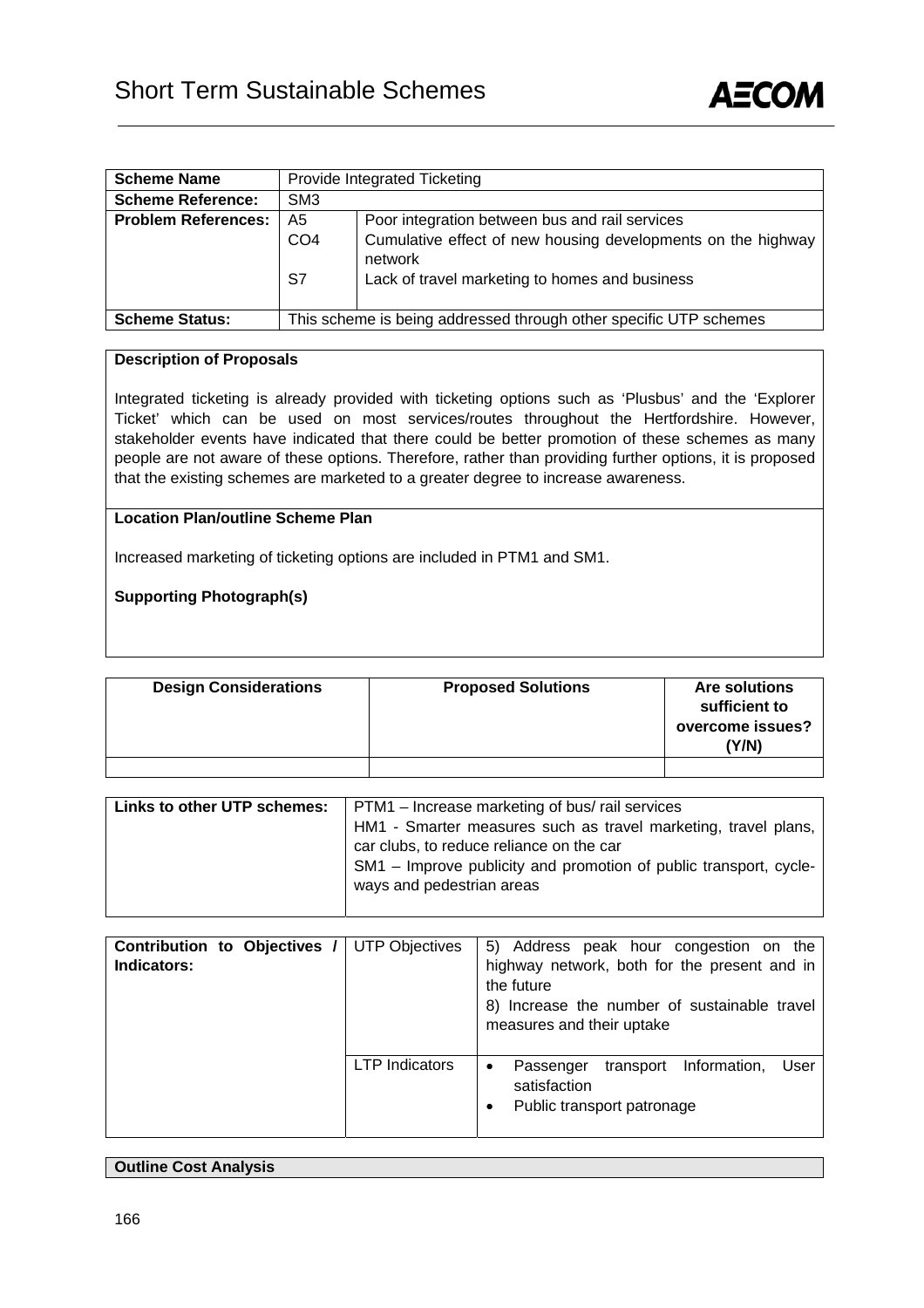

| <b>Works Element</b>           | <b>Est. Cost</b> | <b>Notes</b> |
|--------------------------------|------------------|--------------|
|                                |                  |              |
|                                |                  |              |
| <b>TOTAL COST FOR DELIVERY</b> |                  |              |

| <b>Deliverability Assessment</b>                               |   |
|----------------------------------------------------------------|---|
| Can the scheme be delivered within the highway boundary?       |   |
| Can the scheme be delivered without third party involvement?   | N |
| Do all elements of the scheme involve standard work processes? |   |
| Can the scheme be delivered in the short term?                 | N |
| Where 'N' details for overcoming deliverability risk:          |   |
|                                                                |   |
|                                                                |   |

Other Information/Additional Notes:

This scheme feeds into other UTP options. As such, this scheme as a standalone option will not be taken forward into the UTP.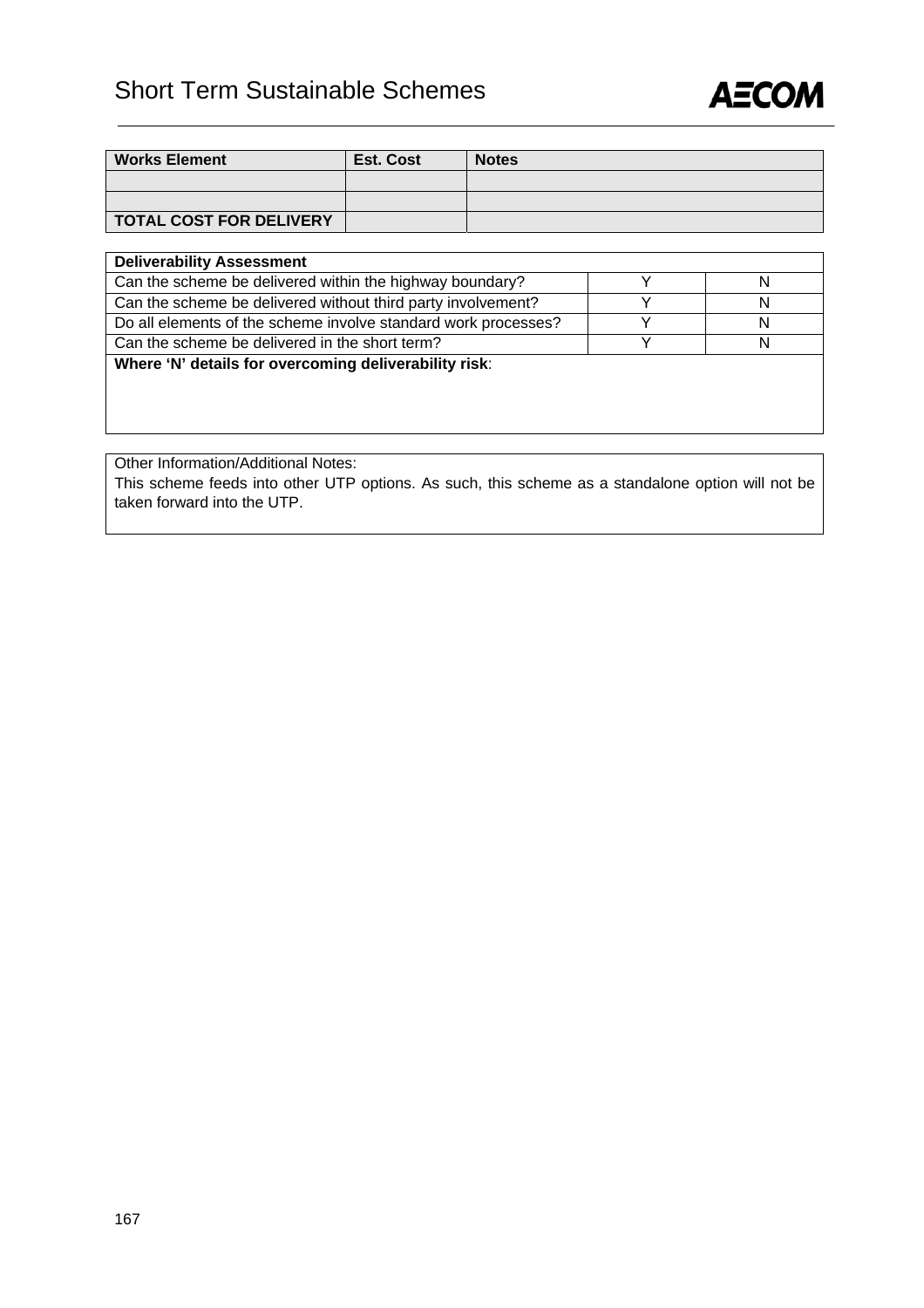

| <b>Scheme Name</b>         | Provide walking/cycling maps |                                                                             |
|----------------------------|------------------------------|-----------------------------------------------------------------------------|
| <b>Scheme Reference:</b>   | SM4                          |                                                                             |
| <b>Problem References:</b> | C <sub>1</sub>               | Cycle ways are under used                                                   |
|                            | PT <sub>8</sub>              | Sustainable modes of travel need greater priority                           |
|                            | CO <sub>3</sub>              | Problems caused by school-related traffic, for example near                 |
|                            |                              | Nobel School and Lodge Farm School                                          |
|                            | CO <sub>4</sub>              | Cumulative effect of new housing developments on the highway                |
|                            |                              | network                                                                     |
|                            | S7                           | Lack of travel marketing to homes and business                              |
| <b>Scheme Status:</b>      |                              | This scheme is not included in the UTP as it is being addressed through the |
|                            | <b>Cycleways Study</b>       |                                                                             |

This issue was raised as part of the UTP stakeholder consultation. There is currently a cycle map that is produced by the Stevenage branch of the CTC in association with the Hertfordshire County Council and Stevenage Borough Council. Large quantities have been printed and are available throughout the town and are also available at the following location http://www.stevenagectc.org.uk/.

There is also a project currently underway which is being undertaken called the Stevenage Cycleways study by Hertfordshire Highways in association with the Borough Council to review this work. It is proposed that this study will look at reviewing and improving the signing and lining around the existing cycle network to make it more navigable. Part of this signing strategy will involve specifying distances and shortest distances to key destinations around the network. In addition to this 'Hub signs' are proposed to be installed near the centre of neighbourhoods and smaller zoomed-in (local) signs placed at selected decision / entry points along the cycle network. Places such as hospitals, railway stations, Fairlands Park, town centre, libraries, and schools, places of worship, shops and business parks are to be highlighted as points of interest (POI).

Local POI's will be coloured on the map but not named. Stevenage wide POI's are to be signed with distances.

To avoid the duplication of work between the Cycleways Study and the UTP the outcomes of the study outlined above are being highlighted within the UTP but delivered by this separate study. There is however funding available to deliver the Cycleways study but these details are given below.

## **Location Plan/outline Scheme Plan**

Awaiting outcome of the Hertfordshire Highways Cycleways Study

## **Supporting Photograph(s)**

| <b>Design Considerations</b> | <b>Proposed Solutions</b> | <b>Are solutions</b><br>sufficient to<br>overcome issues?<br>(Y/N) |
|------------------------------|---------------------------|--------------------------------------------------------------------|
|                              |                           |                                                                    |
|                              |                           |                                                                    |

| Links to other UTP schemes: | CM2 – Review the cycle-way infrastructure (particularly signing |
|-----------------------------|-----------------------------------------------------------------|
|                             | and lining)                                                     |
|                             | SM2 – Promote awareness of opportunities for sustainable travel |
|                             | CM14 - Improve maintenance, signing and markings along the      |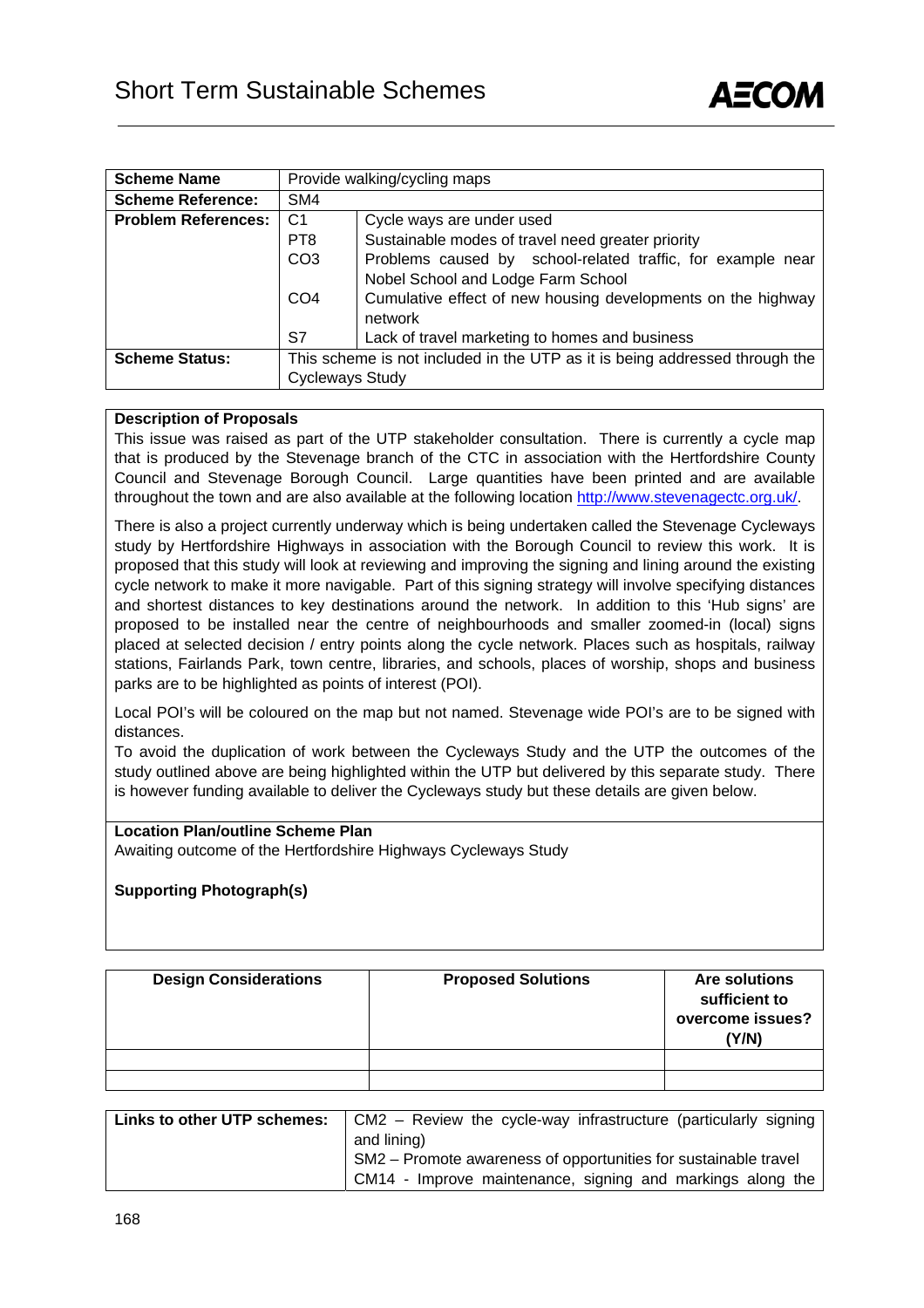

| cycle-ways                                      |
|-------------------------------------------------|
| SM5 - Improve signage for pedestrians           |
| SM10 - Produce a walking strategy for Stevenage |
|                                                 |

| <b>Contribution to Objectives / UTP Objectives</b><br>Indicators: |                       | Increase the pedestrian<br>priority<br>and<br>environment along key desire lines<br>5) Address peak hour congestion on the<br>highway network, both for the present and in<br>the future<br>8) Increase the number of sustainable travel<br>measures and their uptake |
|-------------------------------------------------------------------|-----------------------|-----------------------------------------------------------------------------------------------------------------------------------------------------------------------------------------------------------------------------------------------------------------------|
|                                                                   | <b>LTP</b> Indicators | Cycling trips                                                                                                                                                                                                                                                         |

| <b>Outline Cost Analysis</b>   |                                                                                                 |              |  |
|--------------------------------|-------------------------------------------------------------------------------------------------|--------------|--|
| <b>Works Element</b>           | <b>Est. Cost</b>                                                                                | <b>Notes</b> |  |
|                                | £300,000 available from the Housing and Growth Fund, with consultancy fees being covered by HCC |              |  |
|                                |                                                                                                 |              |  |
|                                |                                                                                                 |              |  |
|                                |                                                                                                 |              |  |
|                                |                                                                                                 |              |  |
| <b>TOTAL COST FOR DELIVERY</b> | £300,000                                                                                        |              |  |
|                                |                                                                                                 |              |  |

| <b>Deliverability Assessment</b>                                                                  |   |              |
|---------------------------------------------------------------------------------------------------|---|--------------|
| Can the scheme be delivered within the highway boundary?                                          |   | N            |
| Can the scheme be delivered without third party involvement?                                      | Y | N            |
| Do all elements of the scheme involve standard work processes?                                    | ¥ | N            |
| Can the scheme be delivered in the short term?                                                    |   | <sup>N</sup> |
| Where 'N' details for overcoming deliverability risk:                                             |   |              |
| Will need to be delivered through multiple stakeholders but all relevant stakeholders are already |   |              |
| engaged and behind the outcomes                                                                   |   |              |

Agreement on appropriate signage need to be agreed with the DfT given the status of the cycleways. This is not anticipated to cause any significant problems.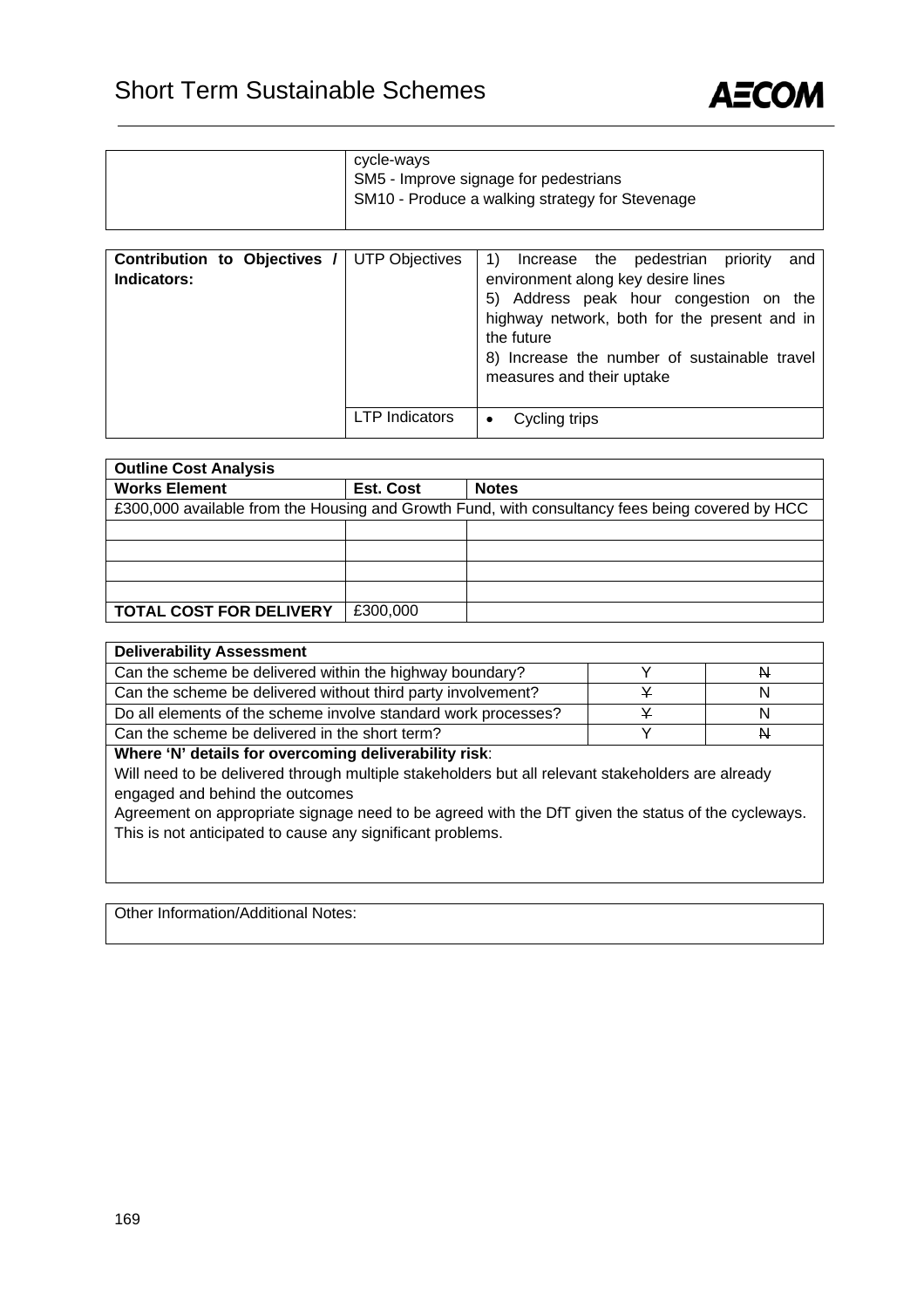

| <b>Scheme Name</b>         | Improve signage for pedestrians    |                                                                         |
|----------------------------|------------------------------------|-------------------------------------------------------------------------|
| <b>Scheme Reference:</b>   | SM <sub>5</sub>                    |                                                                         |
| <b>Problem References:</b> | PT <sub>8</sub>                    | Sustainable modes of travel need greater priority                       |
|                            | CO <sub>4</sub>                    | Cumulative effect of new housing developments on the highway<br>network |
|                            | W <sub>1</sub>                     | Conflicts between cyclists and pedestrians in the town centre           |
| <b>Scheme Status:</b>      | This scheme is included in the UTP |                                                                         |

This issue was raised as part of the UTP stakeholder consultation. There is currently a cycle map that is produced by the Stevenage branch of the CTC in association with the Hertfordshire County Council and Stevenage Borough Council. Large quantities have been printed and are available throughout the town and are also available at the following location http://www.stevenagectc.org.uk/.

There is also a project currently underway which is being undertaken called the Stevenage Cycleways study by Hertfordshire Highways in association with the Borough Council to review this work. It is proposed that this study will look at reviewing and improving the signing and lining around the existing cycle network to make it more navigable. Part of this signing strategy will involve specifying distances and shortest distances to key destinations around the network. In addition to this 'Hub signs' are proposed to be installed near the centre of neighbourhoods and smaller zoomed-in (local) signs placed at selected decision / entry points along the cycle network. Places such as hospitals, railway stations, Fairlands Park, town centre, libraries, and schools, places of worship, shops and business parks are to be highlighted as points of interest (POI).

Local POI's will be coloured on the map but not named. Stevenage wide POI's are to be signed with distances.

To avoid the duplication of work between the Cycleways Study and the UTP the outcomes of the study outlined above are being highlighted within the UTP but delivered by this separate study. There is however funding available to deliver the Cycleways study but these details are given below.

The study above will provide signing strategy that can be used by cyclists and pedestrian's alike. This will only deal with signing on the segregated cycle and pedestrian network around Stevenage. There would need to be an additional scheme focused around signing for pedestrians around the town centre. Site visits to the town centre identified that there are currently 2 pedestrian signing points within the town centre located at either end of pedestrianised area of the town centre. If these could be provided in more locations it would make navigation of the town centre easier. These would need to be located at key decision points around the town centre. These locations have been identified in the diagram below. It should however be noted that given that the town centre is due for redevelopment this may not be an efficient use of funds and could be incorporated within the future proposals for the town centre. Additional signage is mentioned in the 'Stevenage Town Centre Regeneration Strategy – Final Report' as things that could be delivered through quick wins. We have identified that it would be appropriate to implement a further 5 signage locations on key entry points to the town centre.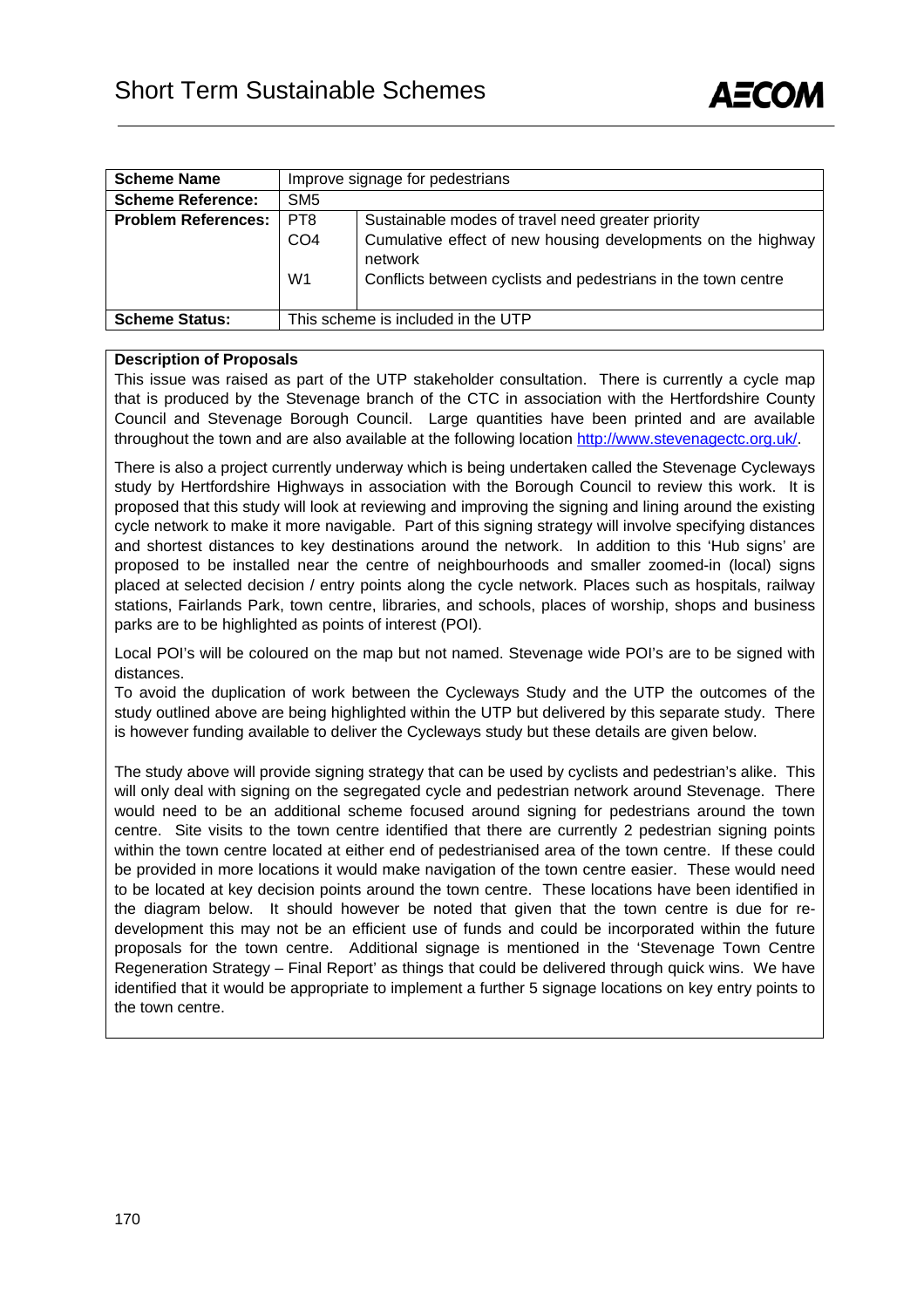

## **Location Plan/outline Scheme Plan**

Awaiting outcome of the Hertfordshire Highways Cycleways Study and also the Town Centre Redevelopment. However, a number of suggested locations have been provided below for the locations within the town centre where additional signage might be required.

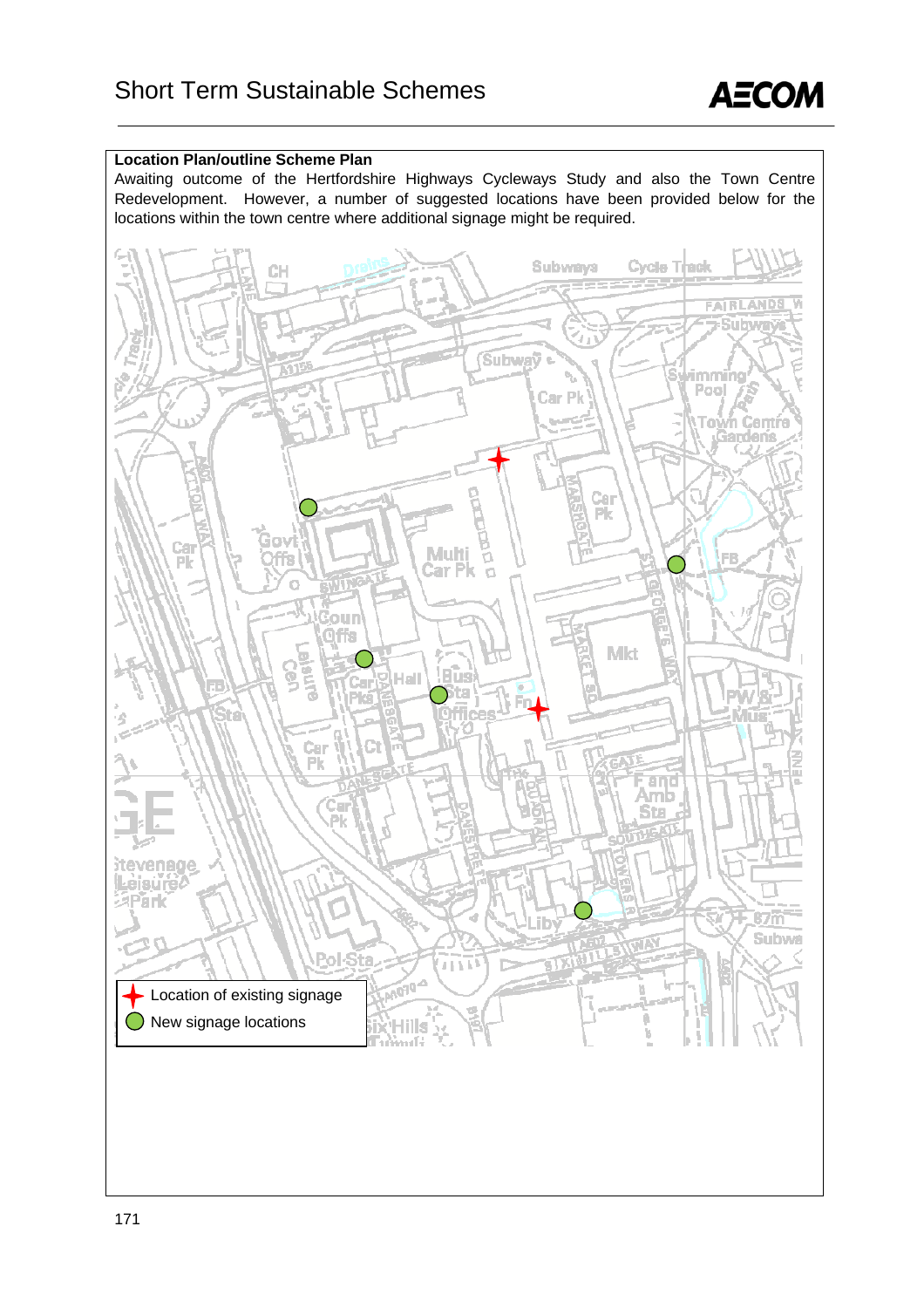

## **Supporting Photograph(s)**

Examples of existing pedestrian signage within the town centre.

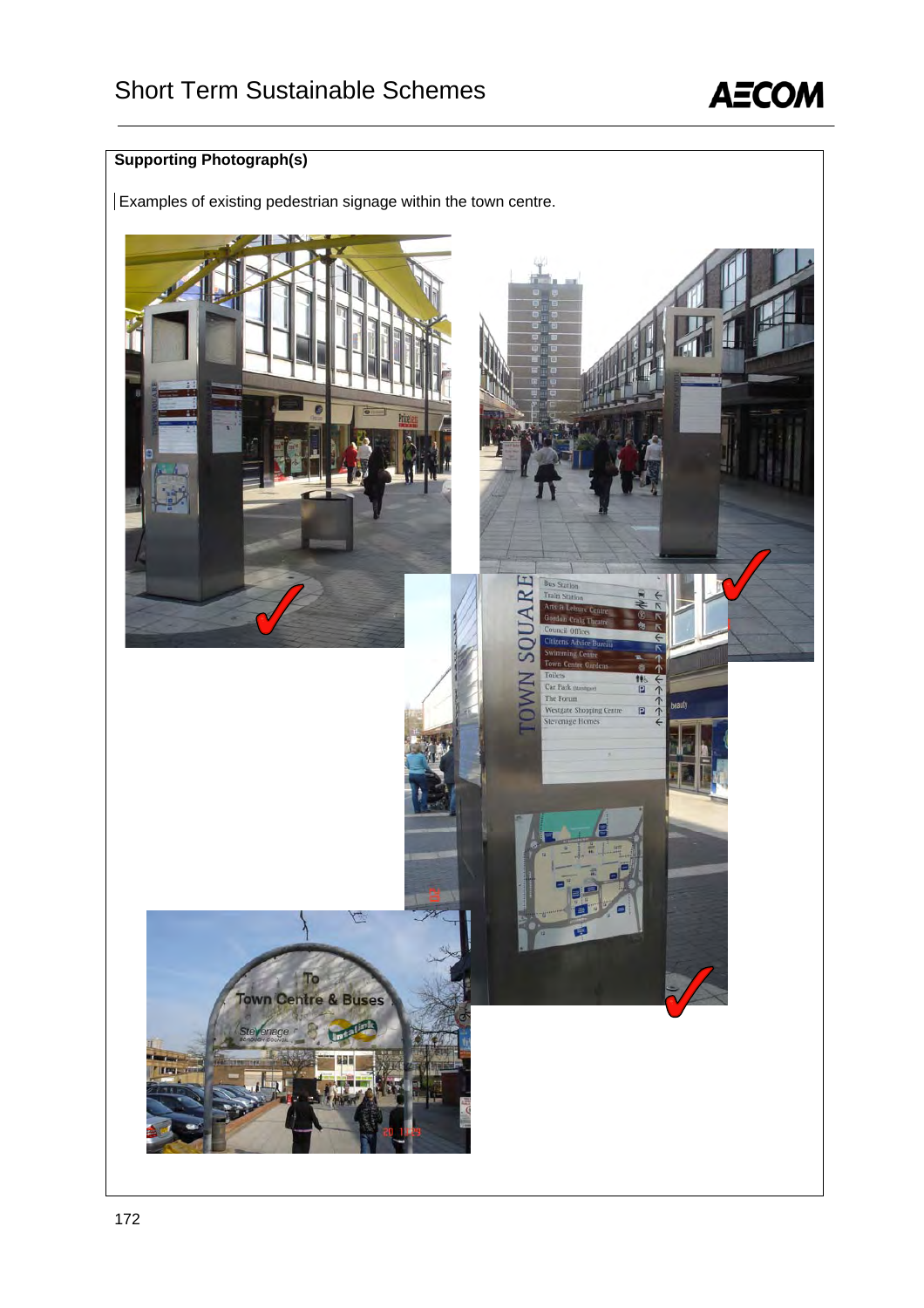

| <b>Design Considerations</b>                                                               | <b>Proposed Solutions</b>                                                  | <b>Are solutions</b><br>sufficient to<br>overcome issues?<br>(Y/N) |
|--------------------------------------------------------------------------------------------|----------------------------------------------------------------------------|--------------------------------------------------------------------|
| Determine suitable locations that<br>don't<br>hamper<br>emergency<br>any<br>vehicle access | with<br>Liase<br>manager/<br>centre<br>town<br>emergency services          | Y                                                                  |
| Appropriate design of signage in<br>keeping with town brand and SM1<br>brand               | Establish with SBC and HCC marketing<br>teams that signage is appropriate. | Υ                                                                  |
|                                                                                            |                                                                            |                                                                    |

| Links to other UTP schemes: | CM2 – Review the cycleway network                               |
|-----------------------------|-----------------------------------------------------------------|
|                             | SM2 – Promote awareness of opportunities for sustainable travel |
|                             | CM14 - Improve maintenance, signing and markings along the      |
|                             | cycle-ways                                                      |
|                             | SM4 - Provide walking/cycling maps                              |
|                             | SM10 - Produce a walking strategy for Stevenage                 |

| <b>Contribution to Objectives / UTP Objectives</b><br>Indicators: |                       | <b>1</b><br>Increase the pedestrian<br>priority<br>and<br>environment along key desire lines<br>8) Increase the number of sustainable travel<br>measures and their uptake |
|-------------------------------------------------------------------|-----------------------|---------------------------------------------------------------------------------------------------------------------------------------------------------------------------|
|                                                                   | <b>LTP</b> Indicators | Rights of Way                                                                                                                                                             |

| <b>Outline Cost Analysis</b>   |           |                                                                                                 |  |
|--------------------------------|-----------|-------------------------------------------------------------------------------------------------|--|
| <b>Works Element</b>           | Est. Cost | <b>Notes</b>                                                                                    |  |
|                                |           | £300,000 available from the Housing and Growth Fund, with consultancy fees being covered by HCC |  |
| 5 additional signage points    | £2,500    | Assumed as £500 per sign                                                                        |  |
|                                |           |                                                                                                 |  |
|                                |           |                                                                                                 |  |
| <b>TOTAL COST FOR DELIVERY</b> | £300,000  |                                                                                                 |  |

| <b>Deliverability Assessment</b>                               |   |
|----------------------------------------------------------------|---|
| Can the scheme be delivered within the highway boundary?       | N |
| Can the scheme be delivered without third party involvement?   |   |
| Do all elements of the scheme involve standard work processes? |   |
| Can the scheme be delivered in the short term?                 | Ν |
| Where 'N' details for overcoming deliverability risk:          |   |

Will need to be delivered through multiple stakeholders but all relevant stakeholders are already engaged and behind the outcomes

Agreement on appropriate signage need to be agreed with the DfT given the status of the cycleways. This is not anticipated to cause any significant problems.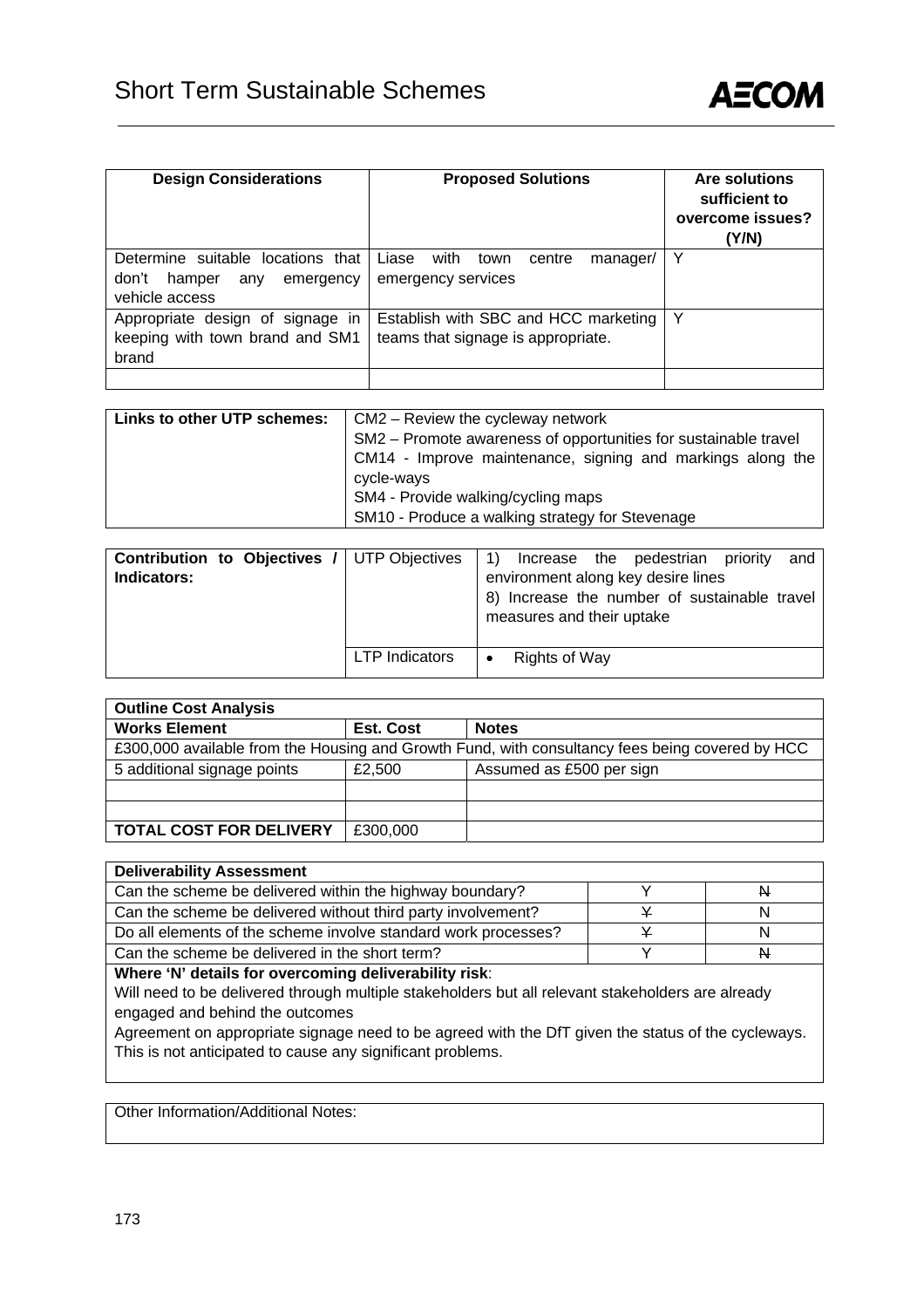

| <b>Scheme Name</b>         |                 | Introduce car sharing and car club schemes                   |  |
|----------------------------|-----------------|--------------------------------------------------------------|--|
| <b>Scheme Reference:</b>   | SM <sub>7</sub> |                                                              |  |
| <b>Problem References:</b> | PT8             | Sustainable modes of travel need greater priority            |  |
|                            | PT12            | Lack of information at bus station and other key locations   |  |
|                            | CO <sub>3</sub> | Problems caused by school-related traffic, particularly near |  |
|                            |                 | Nobel School and Lodge Farm School                           |  |
|                            | CO <sub>4</sub> | Cumulative effect of new housing developments on the highway |  |
|                            |                 | network                                                      |  |
|                            | S7              | Lack of travel marketing to homes and business               |  |
|                            |                 |                                                              |  |
| <b>Scheme Status:</b>      |                 | This scheme is included in the UTP                           |  |

The town wide car share matching service would enable employees and residents to use a secure, reliable and user-friendly way of finding car share partners particular for regular commuter journeys to work as well as one off longer distance trips to destinations beyond Stevenage.

The car club strategy would define Stevenage's strategy to attract car club operators to locate vehicle in neighbourhoods across Stevenage.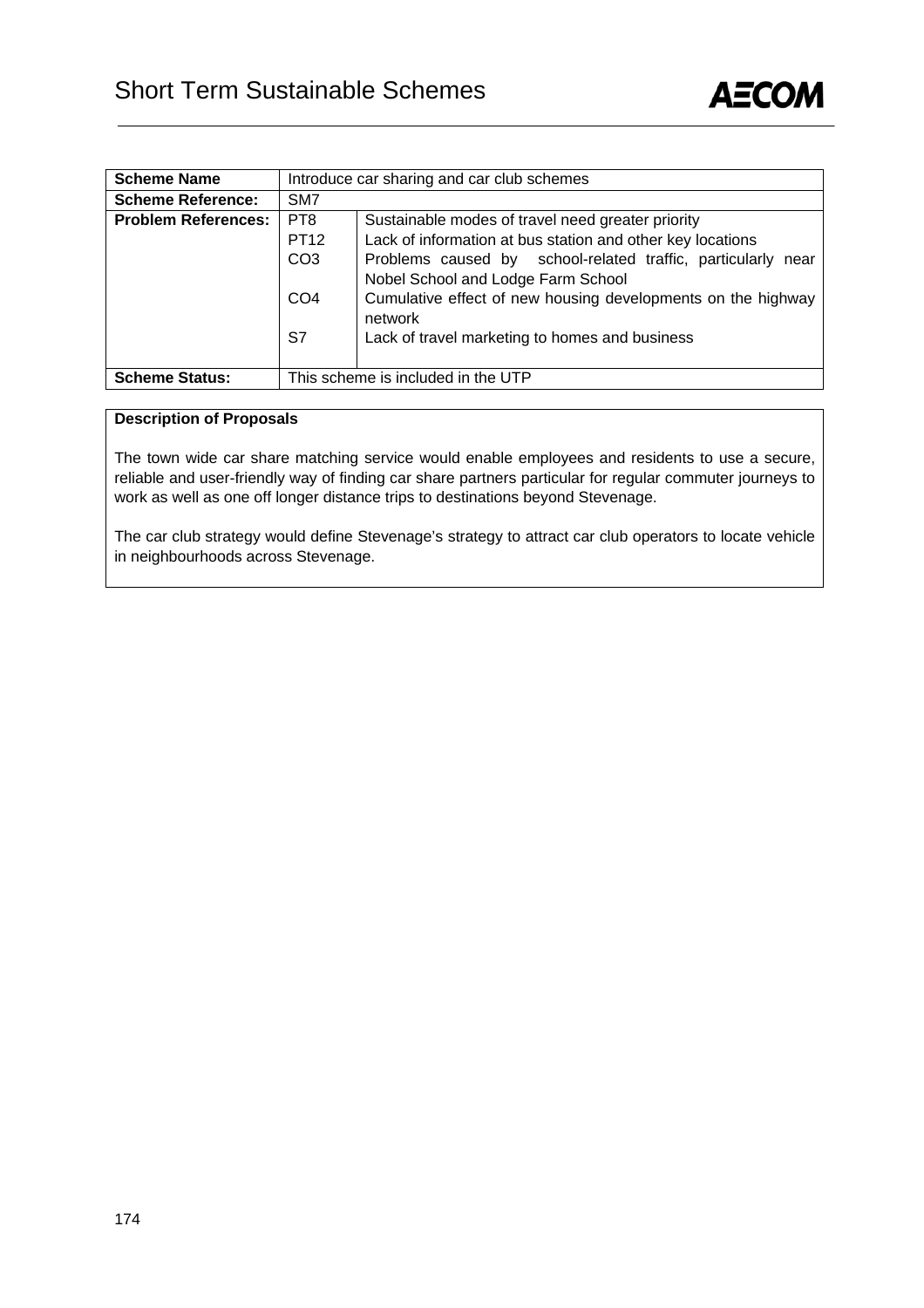

## **Location Plan/outline Scheme Plan**

Car share matching service:

- o The system would be internet-based to allow anybody with internet access to advertise or request lifts and search for matches.
- o The system would be open to anyone and be of particular interest to those seeking to share a one off trip to for example festivals, football matches or visiting friends / family over the weekend.
- o The system would also be designed to set up closed groups, where matches are searched only amongst registered employees of a particular organisation, usually for commuter trips.
- o A an incentive, the council should cover the cost of setting up closed groups for individual organisations or business parks if these organisations commit to develop a travel plan strategy and regularly monitor modal shares of employees' journey to work.
- The council would provide additional support to organisations in the form of briefing notes for managers, marketing flyers and posters, lunch time exhibitions and Q&A sessions in companies to promote use of the car share system

The Car Club Strategy would:

- o Demonstrate the council's ambitions and help attract local investment from car club operators.
- o Liaise with car club operators to understand their requirements for establishing car club operations in Stevenage.
- o Identify areas in Stevenage with the greatest potential to set up car clubs.
- o Set out requirements to consider car clubs in new developments. If they are not viable at the time, the applicant should be required to ensure car clubs can be "retrofitted" in future years when more favourable conditions are emerging.
- o Identify the financial and in-kind support the local authority will offer to attract car club operator, e.g. managing the process and covering the costs of implementing TROs to provide on-street car club parking spaces.
- o Develop the policy framework to support the establishment of car club operations, e.g. ensure relevant plans, policies and guidance documents support the concept of car clubs and create conditions conducive to setting up car clubs;
- o Update guidance on development control travel plans to include references to car clubs; making use of S106 agreements to support car clubs;
- o Define the roles and responsibilities of local authority staff (planning and development control officers, travel plan co-ordinator, TravelWise officer) in securing car clubs.

The benefits of car sharing are:

- o Cost savings for both driver and passenger by sharing the cost of a car journey.
- o Reducing the number of vehicle on the road, thus reducing congestion and emissions.
- o Reducing social exclusion by facilitating access for those that do not drive or have access to a car.

Car clubs have numerous proven benefits:

- o Give access to a car to those who require a car only once or twice a week;
- o Reduce the number of miles driven by car;
- o Reduce the number of cars owned and parked;
- o Can offer financial savings to individuals and developers;
- o The vehicle fleet tends to be more efficient and less polluting than privately owned vehicle;
- o Help deliver liveable communities by freeing up space for social interaction, allowing higher densities, creating less divided communities and reducing off-site traffic impacts.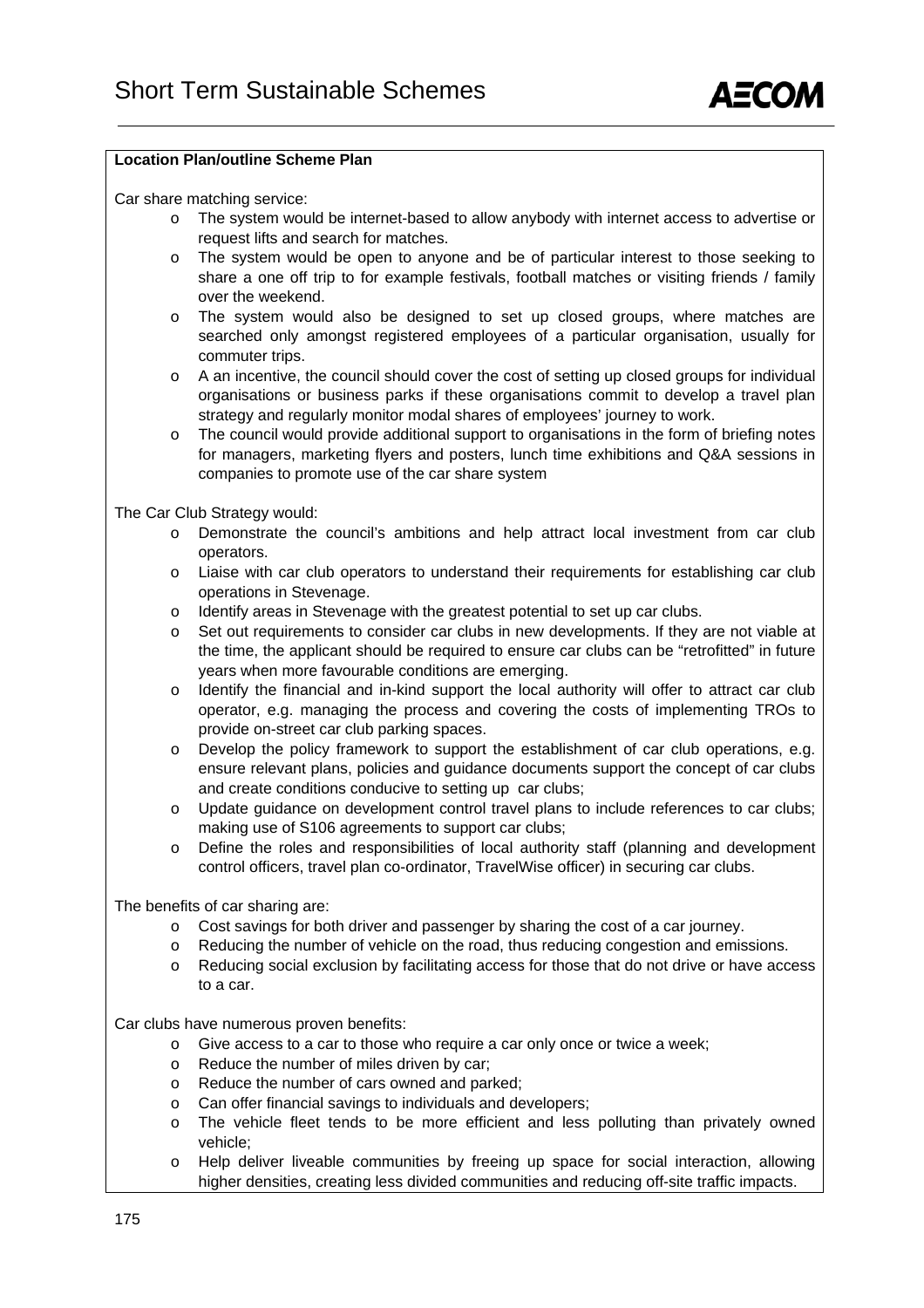

**Supporting Photograph(s)** 



Source: www.carplus.org.uk



| <b>Design Considerations</b>                                                                                                                                               | <b>Proposed Solutions</b>                                                                                                                                                                                                    | <b>Are solutions</b><br>sufficient to<br>overcome issues?<br>(Y/N) |
|----------------------------------------------------------------------------------------------------------------------------------------------------------------------------|------------------------------------------------------------------------------------------------------------------------------------------------------------------------------------------------------------------------------|--------------------------------------------------------------------|
| Car club operators do not (in the<br>short term) establish car club<br>operations as the<br>(economic)<br>environment is not<br>considered<br>favourable.                  | The purpose of the Car Club Strategy is<br>to identify and address where possible<br>these barriers. If necessary, maintain<br>watching brief until the (economic)<br>environment is conducive to car clubs in<br>Stevenage. | $\checkmark$                                                       |
| Inability to secure<br>budget<br>tor<br>development of Car Club Strategy<br>and Car Share Scheme.<br>Insufficient officer time to develop<br>and implement recommendations | Secure funding for officer time through<br>S <sub>106</sub> contributions.                                                                                                                                                   | Y                                                                  |
| the Car Club<br>οf<br>strategy<br>and                                                                                                                                      |                                                                                                                                                                                                                              |                                                                    |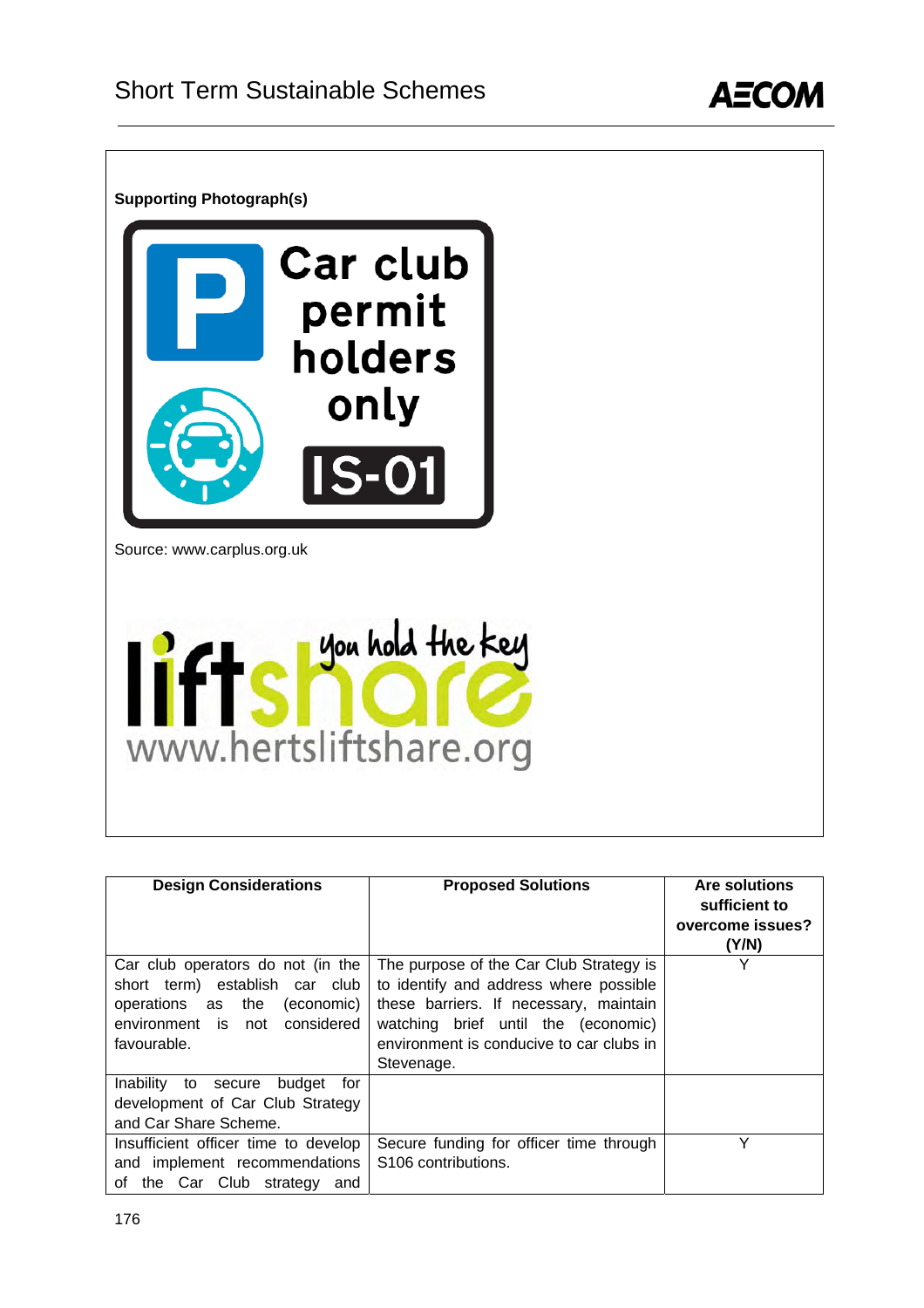

| promote Car Share Scheme.   |                                                                                                                                                                               |
|-----------------------------|-------------------------------------------------------------------------------------------------------------------------------------------------------------------------------|
|                             |                                                                                                                                                                               |
| Links to other UTP schemes: | HM1 - Smarter measures such as travel marketing, travel plans,<br>car clubs, to reduce reliance on the car<br>SM2 - Promote awareness of opportunities for sustainable travel |

| <b>Contribution to Objectives / UTP Objectives</b><br>Indicators: |                       | 5) Address peak hour congestion on the<br>highway network, both for the present and in<br>the future<br>8) Increase the number of sustainable travel<br>measures and their uptake |  |
|-------------------------------------------------------------------|-----------------------|-----------------------------------------------------------------------------------------------------------------------------------------------------------------------------------|--|
|                                                                   | <b>LTP</b> Indicators | Information,<br>User<br>Passenger<br>transport<br>$\bullet$<br>satisfaction<br>Cycling trips<br>٠<br>Public transport patronage                                                   |  |

| <b>Outline Cost Analysis</b>   |           |                       |  |
|--------------------------------|-----------|-----------------------|--|
| <b>Works Element</b>           | Est. Cost | <b>Notes</b>          |  |
| Setting up and managing a car  | £40.000   | Cost per annum        |  |
| share system.                  |           |                       |  |
| Develop car club strategy.     | £30,000   |                       |  |
| <b>TOTAL COST FOR DELIVERY</b> | £70,000   | $(E40,000$ per annum) |  |

| <b>Deliverability Assessment</b>                               |          |
|----------------------------------------------------------------|----------|
| Can the scheme be delivered within the highway boundary?       | <b>N</b> |
| Can the scheme be delivered without third party involvement?   |          |
| Do all elements of the scheme involve standard work processes? | <b>N</b> |
| Can the scheme be delivered in the short term?                 | N        |

**Where 'N' details for overcoming deliverability risk**:

Would need to involve a car sharing company to set up the scheme and speak with Stevenage Borough Council to provide appropriate number of parking spaces.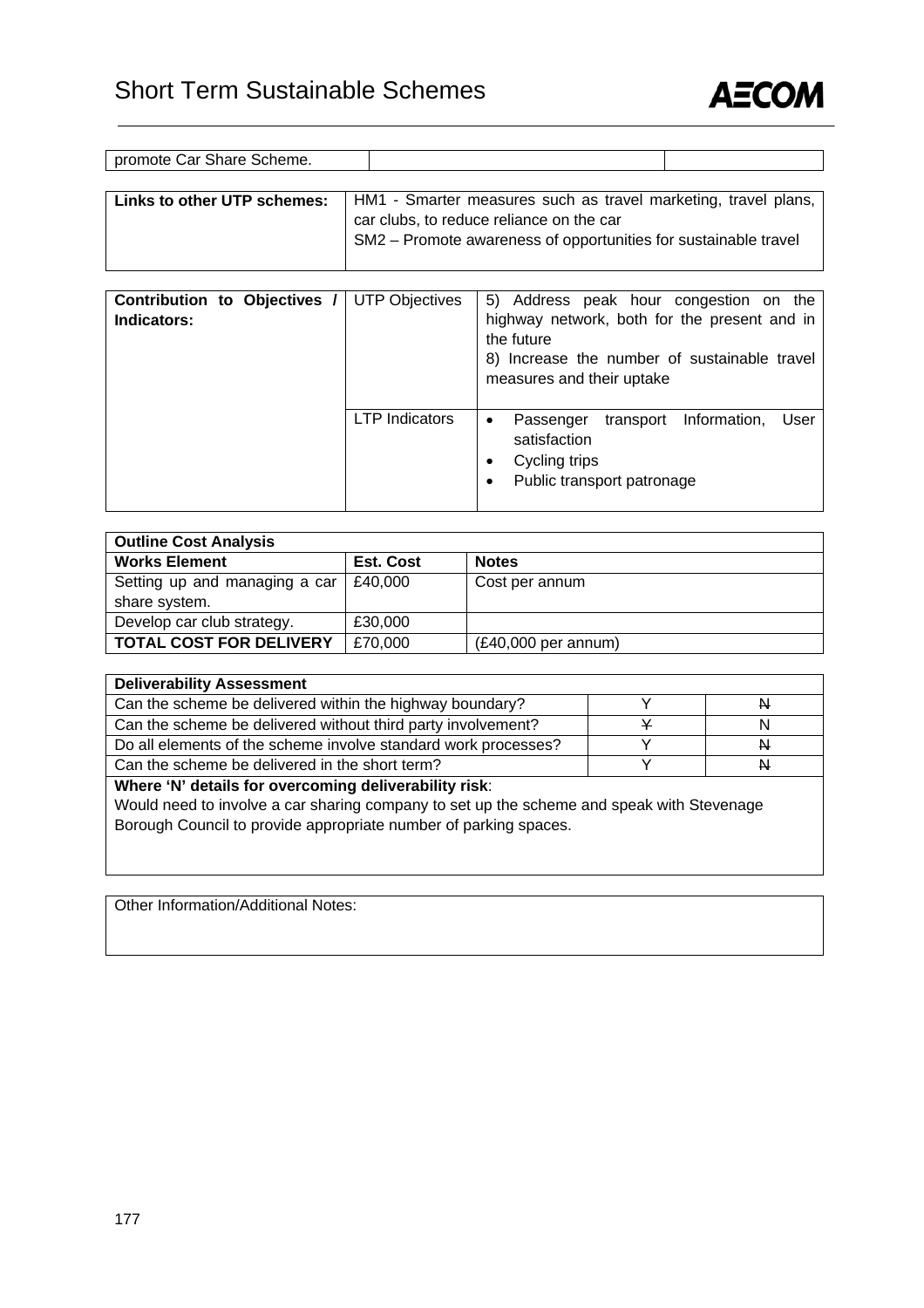| <b>Scheme Name</b>         |                                                                 | Produce a walking strategy for Stevenage which reviews walking routes in |  |
|----------------------------|-----------------------------------------------------------------|--------------------------------------------------------------------------|--|
|                            | key locations including the Town Centre, Old Town and Pin Green |                                                                          |  |
|                            | employment area                                                 |                                                                          |  |
| <b>Scheme Reference:</b>   | <b>SM10</b>                                                     |                                                                          |  |
| <b>Problem References:</b> | PT <sub>8</sub>                                                 | Sustainable modes of travel need greater priority                        |  |
|                            | CO <sub>3</sub>                                                 | Problems caused by school-related traffic, particularly near             |  |
|                            |                                                                 | Nobel School and Lodge Farm School                                       |  |
|                            | CO <sub>4</sub>                                                 | Cumulative effect of new housing developments on the                     |  |
|                            |                                                                 | highway network                                                          |  |
|                            | S7                                                              | Lack of travel marketing to homes and business                           |  |
|                            | WM1 - WM15                                                      | All walking schemes                                                      |  |
| <b>Scheme Status:</b>      |                                                                 | This scheme is included in the UTP as a recommended sustainable policy   |  |

AECO

## **Description of Proposals**

Review walking routes in key locations across town and make detailed recommendations to improve the safety, security and attractiveness of walking. Apart from improving existing and providing new walking links, the strategy will look to improve management arrangements and co-ordination between different departments and organisations to address other issues such as litter, pavement obstructions, broken or cracked paving slabs, too much street furniture, or a lack of legible sign posts and street name signs.

## **Location Plan/outline Scheme Plan**

The scheme will:

- Focus on walking routes in and in the vicinity of the town centre, the old town as well as key destinations including public parks, schools, local centres, business parks, hospital, shops and peripheral car parks as well as radial routes to the town centre and industrial areas.
- Identify specific routes that would benefit from improvements of the route itself or its environment. Measures should include car parking controls where inappropriate parking is identified as a problem.
- Integrate on-road and off-road walking routes to create a continuous and direct walking network throughout Stevenage.
- Identify and implement public rights of way improvements to encourage leisure walks from residential areas into the surrounding countryside.
- Set out a signage strategy to direct pedestrians between key destinations.
- Identify areas that would benefit from pedestrianisation, vehicle and speed restrictions, traffic calming or being converted to shared surface streets or home zones as part of a medium to longer term transport strategy.
- Develop walking maps to promote pedestrian only routes, off-road routes and short cuts to employment sites and housing areas.
- Develop maps for inclusion in general transport guides and other publicly available information as well as for posting at transport interchanges.
- Identify where further infrastructure work, such as lighting, may be needed to ensure that routes can be used more widely.

If implemented, the scheme should:

- Improve walking conditions.
- Provide clear directions to those who walk.
- Encourage walking for short local journeys and walking to and from public transport.
- Reduce the number or severity of road traffic casualties.
- Inform the Marketing Campaign on Sustainable Transport.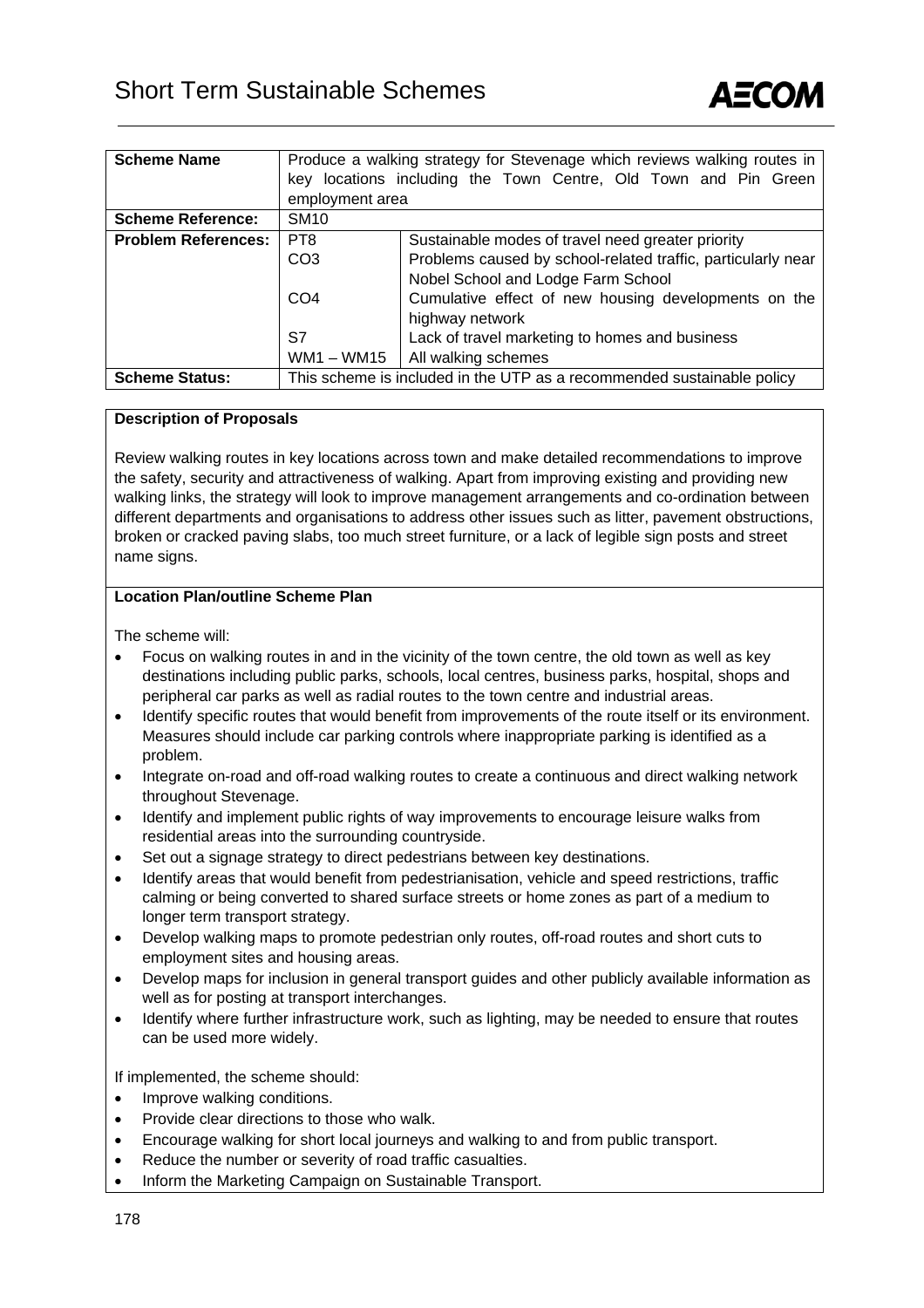

• Represent a component part of the PTP scheme.





| <b>Regents Canal</b><br><b>Sadlers Wells</b>                                                                          |  |
|-----------------------------------------------------------------------------------------------------------------------|--|
| a<br><b>Williams</b> Hanne<br><b>Saturd Falcheron</b><br>₩<br>蒜<br>Sirilia<br><b>Avisinan Crowns</b><br><b>SALEIR</b> |  |

| <b>Design Considerations</b> | <b>Proposed Solutions</b>           | <b>Are solutions</b><br>sufficient to<br>overcome issues?<br>(Y/N) |
|------------------------------|-------------------------------------|--------------------------------------------------------------------|
| Ability to obtain funding    | Identify source of funding early on |                                                                    |

**Links to other UTP schemes:** All Walking Schemes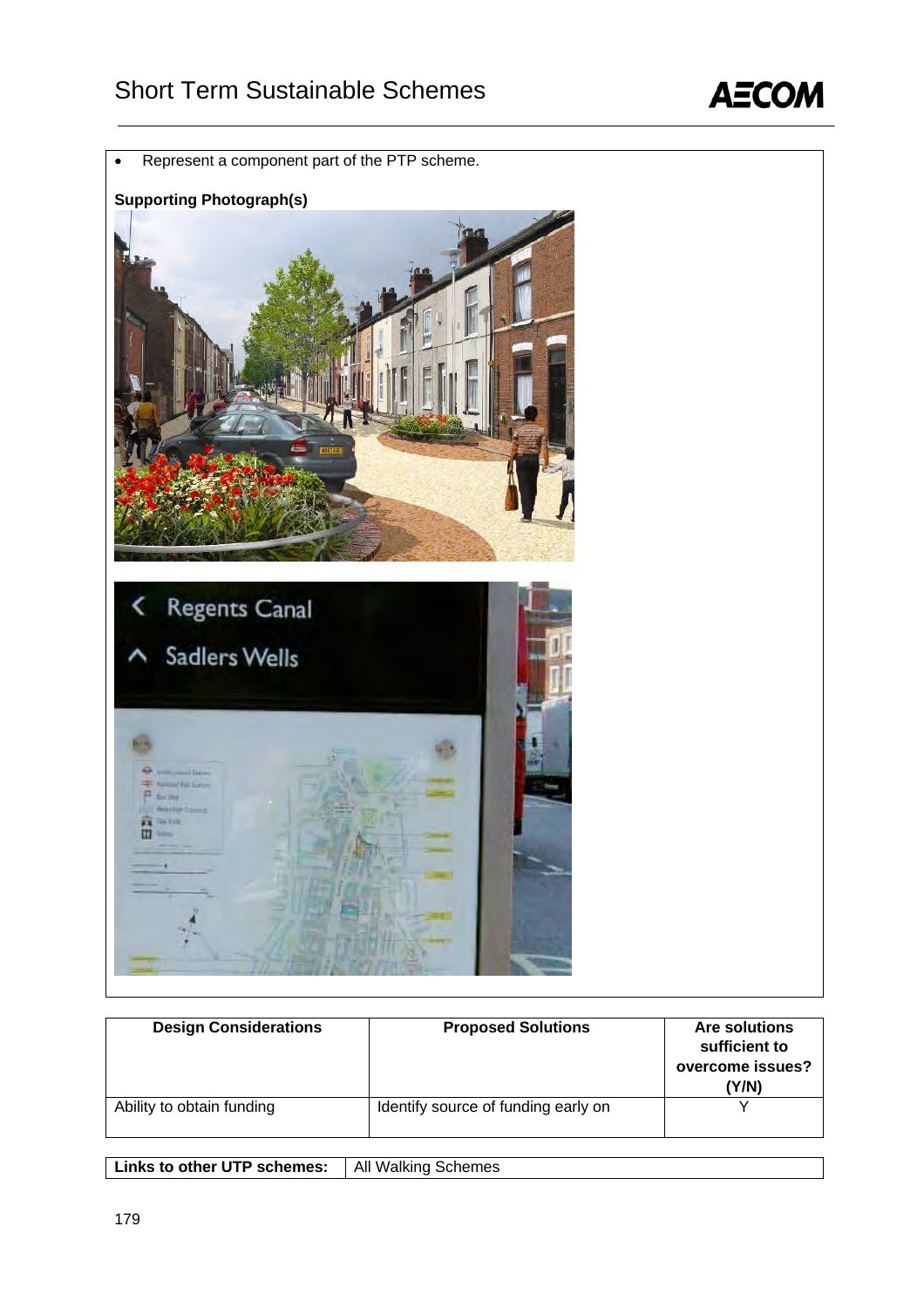

**AECOM** 

| <b>Contribution to Objectives / UTP Objectives</b><br>Indicators: |                       | 1)<br>the<br>pedestrian<br>priority<br>and<br>Increase<br>environment along key desire lines                                                               |
|-------------------------------------------------------------------|-----------------------|------------------------------------------------------------------------------------------------------------------------------------------------------------|
|                                                                   |                       | 3)<br>Improve the accessibility<br>οf<br>key<br>destinations for all users                                                                                 |
|                                                                   |                       | Address peak hour congestion on the<br>5)<br>highway network, both for the present and<br>in the future<br>8)<br>Increase the number of sustainable travel |
|                                                                   |                       | measures and their uptake                                                                                                                                  |
|                                                                   | <b>LTP</b> Indicators | Rights of Way<br>٠                                                                                                                                         |

| <b>Outline Cost Analysis</b>   |           |              |
|--------------------------------|-----------|--------------|
| <b>Works Element</b>           | Est. Cost | <b>Notes</b> |
| <b>Produce Strategy</b>        | £75,000   |              |
|                                |           |              |
|                                |           |              |
| <b>TOTAL COST FOR DELIVERY</b> | £75,000   |              |

| <b>Deliverability Assessment</b>                               |   |   |
|----------------------------------------------------------------|---|---|
| Can the scheme be delivered within the highway boundary?       | ◡ | N |
| Can the scheme be delivered without third party involvement?   |   | N |
| Do all elements of the scheme involve standard work processes? |   | N |
| Can the scheme be delivered in the short term?                 |   | N |
| Where 'N' details for overcoming deliverability risk:          |   |   |
|                                                                |   |   |
|                                                                |   |   |
|                                                                |   |   |
|                                                                |   |   |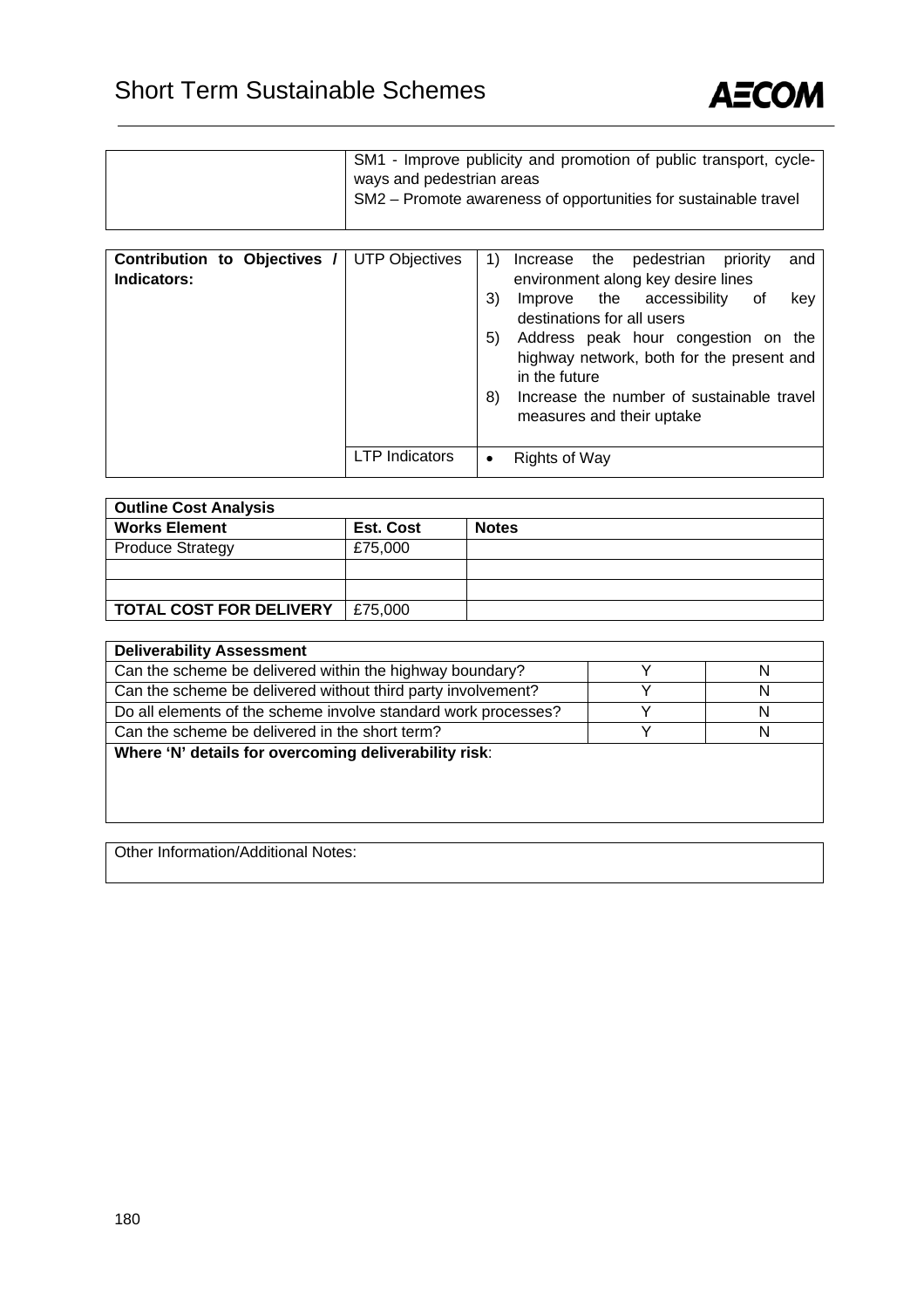

## **Scheme:**

Increase the development and implementation of work travel plans

### **Scheme Reference:** SM6

### **Scheme Status:**

This scheme is included in the UTP

## **Purpose:**

Travel plans can provide a catalyst for developers and employers to help shape sustainable transport in Stevenage.

However, development control travel plans have to set out clear targets and require close monitoring and a credible enforcement regime to ensure their stated objectives and targets are being met.

Most organisations require external guidance, encouragement and support to implement effective voluntary travel plans. Local authorities are in an ideal position to provide this kind of assistance.

## **Details:**

Development Control Travel Plans:

- o Update and strengthen guidance regarding the preparation of travel plan as part of planning applications.
- o Develop clear guidance on how travel plans are to be monitored, secured and enforced.
- o Put in place resources to monitor travel plans and taken enforcement action in case of noncompliance including penalty payments / measures if modal shift targets are not met.

Voluntary Travel Plans:

- o Work with employers to develop and implement voluntary travel plan strategies for individual organisations as well as area wide strategies for Pin Green industrial area and Gunnels Wood Employment Area.
- o Provide advice, assistance (e.g. post code plotting) and tools (e.g. travel surveys).
- Provide incentives to employers that are prepared to regularly monitor travel plans through travel surveys. Incentives could, for example, include: setting up a closed group on a car share matching system free of charge; offering discounts on public transport tickets.
- o Publish modal share results of travel surveys (league table).
- o Recognise employers that lead on travel plans (awards) and promote their achievements.